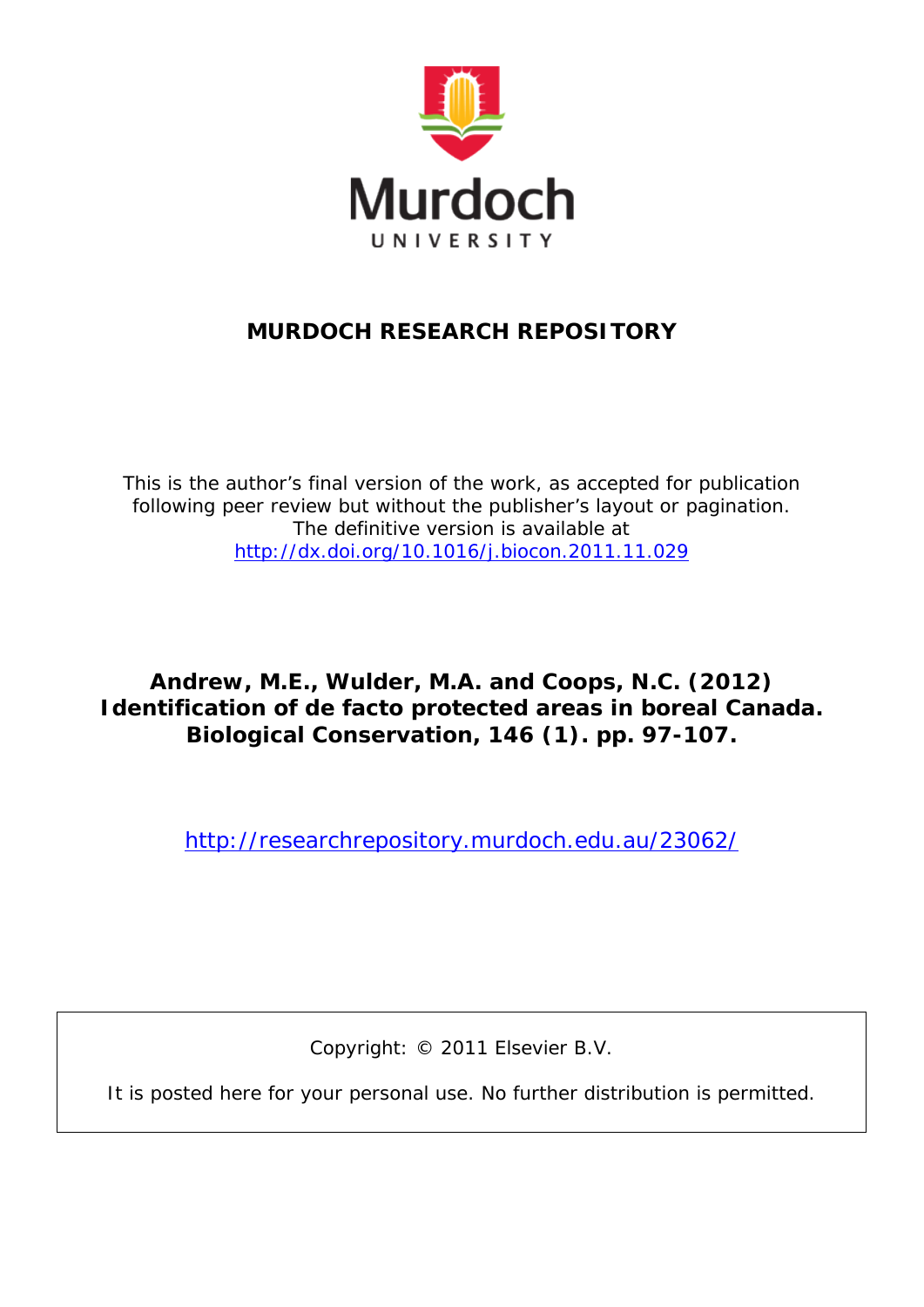## Identification of *de facto* protected areas in boreal Canada

Margaret E. Andrew<sup>1</sup><sup>^</sup>, Michael A. Wulder<sup>1</sup>, Nicholas C. Coops<sup>2</sup>

## **Author Affiliations:**

<sup>1</sup>Canadian Forest Service (Pacific Forestry Centre), Natural Resources Canada, 506 West Burnside Road, Victoria, British Columbia, V8Z 1M5, Canada

<sup>2</sup>Department of Forest Resource Management, 2424 Main Mall, University of British Columbia, Vancouver, British Columbia, V6T 1Z4, Canada

"Corresponding author:

**Margaret Andrew** Canadian Forest Service, Pacific Forestry Centre 506 West Burnside Rd., Victoria, BC V8Z 1M5; Phone: 250-298-2428; Fax: 250-363-0775; Email: margaret.andrew@nrcan-rncan.gc.ca

## Pre-print of published version.

## Reference:

Andrew, M.E., M.A. Wulder, N.C. Coops (2012). Identification of de facto protected areas in boreal Canada. Biological Conservation. 146:97-107.

## DOI

http://dx.doi.org/10.1016/j.biocon.2011.11.029

## Disclaimer:

The PDF document is a copy of the final version of this manuscript that was subsequently accepted by the journal for publication. The paper has been through peer review, but it has not been subject to any additional copy-editing or journal specific formatting (so will look different from the final version of record, which may be accessed following the DOI above depending on your access situation).

**Keywords:** forest fragmentation, frontier forests, Landsat, landscape configuration, maximum entropy (Maxent), MODIS, wilderness.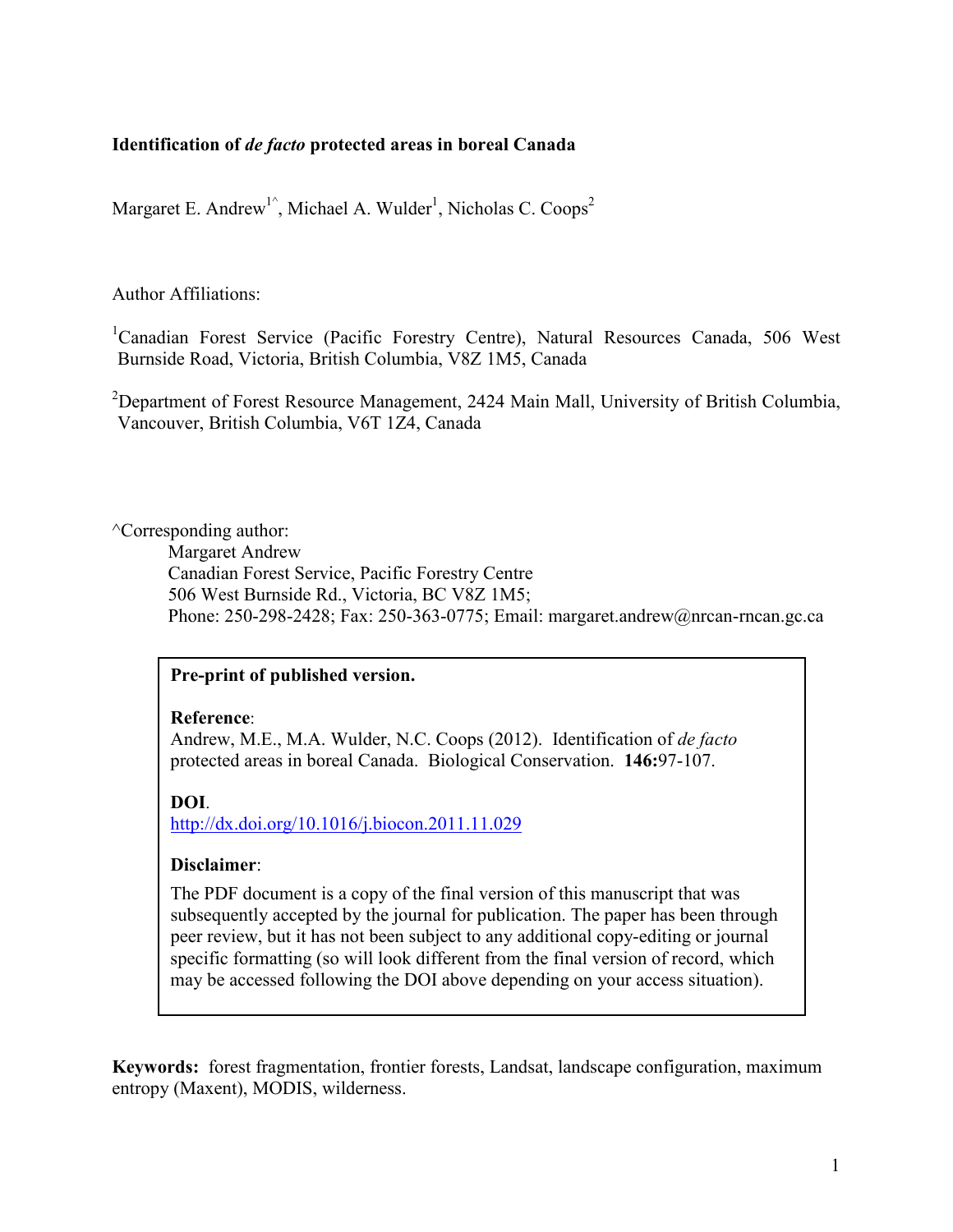**Abstract.** Canada is dominated by remote wilderness areas that make important conservation contributions, but are currently only protected *de facto* by their inaccessibility. Mechanisms for the identification and formal protection of such areas can help ensure that they continue to function naturally and provide essential ecosystem services. However, a lack of spatially explicit, publicly available sources of data on anthropogenic disturbances and natural resource extraction challenges the development of detailed wilderness inventories. We suggest that landscape structure can be used to classify areas of natural landscapes, as trained by the landscape structure of protected areas, and demonstrate this approach by mapping *de facto* protected areas in Canada's boreal forest. Overall, between 50%, based on landscape structure, and 80%, based on anthropogenic infrastructure alone, of Canada's boreal zone exists in large, intact blocks. The true extent of boreal wilderness likely falls within this range, as existing infrastructure datasets may omit disturbance and the protected area network in far northern areas proved inadequate to train effective wilderness classifications. We anticipate that such efforts may be improved by refining the identification of training areas or by classifying along additional landscape metrics. Nevertheless, the areas identified are valuable candidates for protected area expansion, and can contribute to a reserve network that meets national and regional conservation targets and is representative of the range of vegetation productivities, which was used as a biodiversity surrogate. Our general approach need not be limited to the boreal forest, as it has the potential to successfully identify relatively undisturbed (or less disturbed) areas over a range of systems and across levels of human influence.

#### 1. Introduction

The current coverage of Canada's protected area system (encompassing 9.6% of its terrestrial area; CARTS, 2011) falls below the global average (12.7% of the world's land area protected as of 2010; IUCN and UNEP, 2010). This finding is not remarkable for boreal forests, however, which make up a large portion of the Canadian landmass and are considered underprotected globally (Mittermeier et al., 2003; Schmitt et al., 2009). There are a number of considerations for protected area expansion to achieve adequate coverage of boreal forests and other underprotected systems. Most academic reserve network design exercises focus on the principle of representation, identifying a set of areas that will provide protection to all species, communities, ecosystems, or ecological regions that are present within the planning area (Margules and Pressey, 2000). However, such analyses might select areas that are extremely unrealistic for effective conservation. For example, area-based optimization algorithms may select sites that have purchase prices that are well beyond the entire budget for conservation efforts (Ando et al., 1998; Moilanen and Arponen, 2011). Likewise, they may select sites that are so transformed or that contain so much pre-existing infrastructure as to be impractical or impossible to restore and protect, or that are simply unattainable due to patterns of property ownership. In practice, conservation network design must balance representation goals with the realities of the landscape (e.g., Hoctor et al., 2000).

The current area of formal protection in the Canadian boreal is complemented by the vast expanses of wilderness that remain (Bryant et al., 1997; Lee et al., 2010; McCloskey and Spalding, 1989; Mittermeier et al., 2003; Noguerón, 2002; Potapov et al., 2008; Sanderson et al., 2002), continuing to support a portfolio of natural processes and providing opportunities for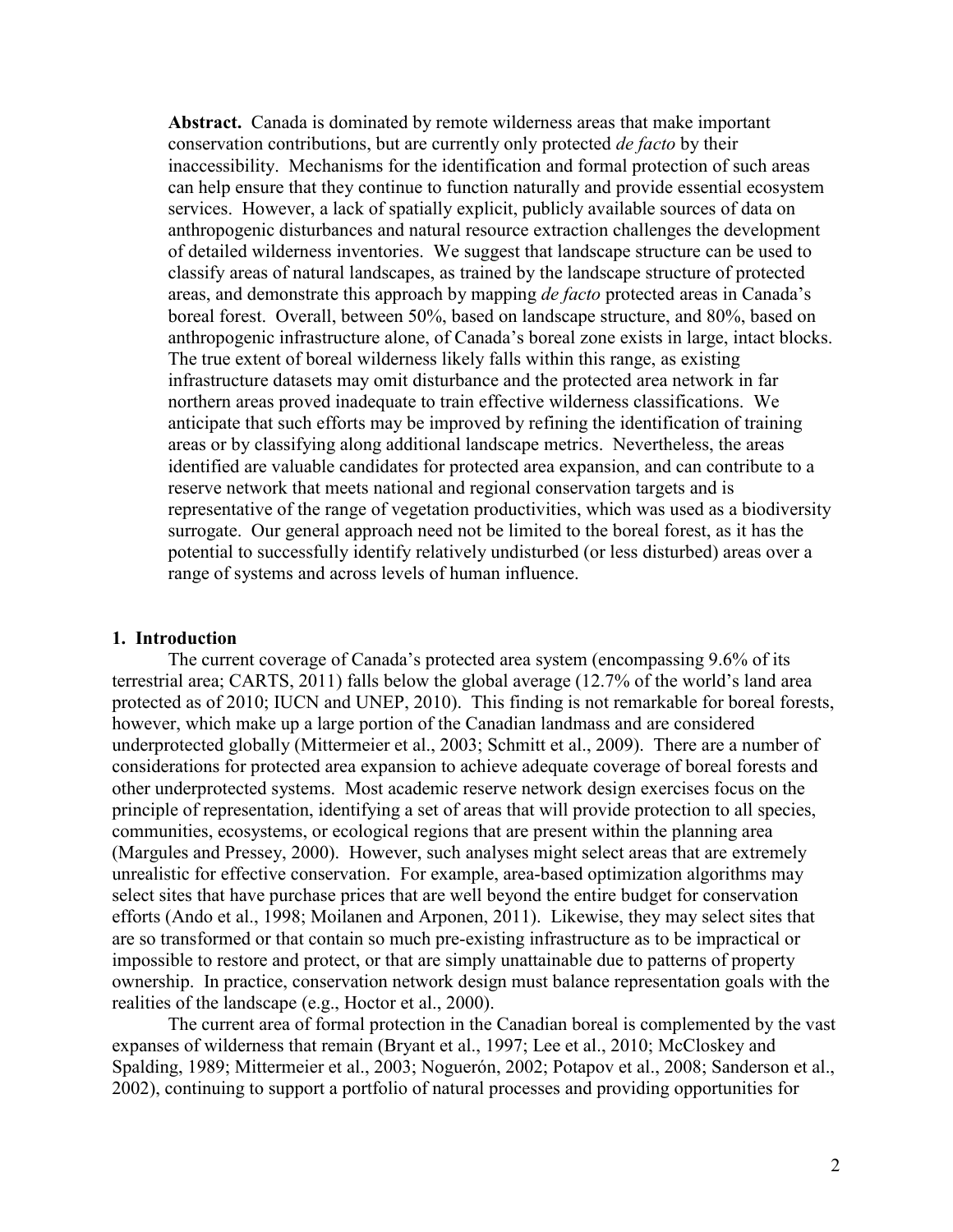protected area expansion that may be relatively cost-effective to conserve (Mittermeier et al., 2003). These areas can be considered to enjoy *de facto* protection (Joppa et al., 2008), largely due to harsh climates and inaccessibility (Bryant et al., 1997), but are increasingly threatened by climate change and expanding natural resource exploitation (Schindler and Lee, 2010).

Developing large-area wilderness inventories, such as those cited above, presents many challenges, not the least of which is a general lack of data on local anthropogenic disturbances, such as secondary roads, resource extraction and related infrastructure (Canadian Boreal Initiative, 2005). Resulting wilderness maps are either very coarse (e.g., Noguerón, 2002; Sanderson et al. 2002) or rely upon manual image interpretation to identify disturbances (e.g., Lee et al., 2010; Potapov et al., 2008), a subjective process that is time- and labor-intensive (e.g., two years for the forested area of Canada, Lee et al., 2006). Relatively rapid, objective, automated wilderness classifications may now be possible, supported by unprecedented datasets of fine-scale landscape structure over large extents (e.g., Heilman et al., 2002; Wulder et al.,  $2008a$ ).

A large number of fragmentation metrics have been developed based on the size, shape, and pattern of habitat patches in a landscape (e.g., McGarigal and Marks, 1995), and these are capable of distinguishing between natural and anthropogenic landscape structures. For example, boreal forest landscapes are naturally patchy (Wade et al., 2003; Wulder et al. 2011), with mosaics of wetlands, open water, and forests of different types and age classes (Cumming et al., 1996; Esseen et al., 1997; Leroux et al., 2007; Sjöberg and Ericson, 1997). Disturbed forest landscapes containing cutblocks and linear elements such as roads or seismic lines are quite distinct in both pattern (Franklin and Formann, 1987; Hansson and Larsson, 1997; Mladenoff et al., 1993; Reed et al., 1996a; Ripple et al., 1991) and scale (Johnson et al., 1998). (However, note that in areas with extensive fire suppression, forest harvest may be the main driver of landscape variation in forest composition and age structure, contributing beneficially to the landscape mosaic (e.g., Bergeron et al., 2004).) Natural landscape structure is a criterion of wilderness (Aplet et al., 2000), but is rarely explicitly considered in wilderness classifications. However, fragmentation metrics have been used to identify different landscape types (Cardille) and Lambois, 2010; Leimgruber et al., 2003), suggesting that they may also be useful for wilderness classification.

Existing protected areas offer the most logical set of landscapes with which to train an automated wilderness classification. Protected areas are often successful at reducing habitat conversion and resource exploitation (Asner et al., 2006; Bruner et al., 2001; Joppa et al., 2008; Nagendra, 2008; Oliviera et al., 2007), and thus forestall alterations to landscape structure. Protected areas also have fewer signs of conspicuous human presence or access (Cardille and Lambois, 2010; Lee and Cheng, 2011; Leu et al., 2008), and often correspond to large remnants of intact habitat (Goetz et al., 2009; Heilman et al., 2002; Alberta case study in Lee et al., 2006). Although there are important exceptions (Soverel et al., 2010; Timoney, 1996), in the aggregate, protected areas are relatively unimpaired and can function as valuable benchmarks (Arcese and Sinclair, 1997; Sinclair, 1998; Wiersma, 2005) against which to evaluate landscape structure.

The goal of this study is to describe a new approach to identify *de facto* protected areas those landscapes that are relatively free of human disturbance - and apply it over the Canadian boreal forest using datasets documenting forest fragmentation and anthropogenic infrastructure. Further, we evaluate the ability of these areas to contribute to overall protected area system goals.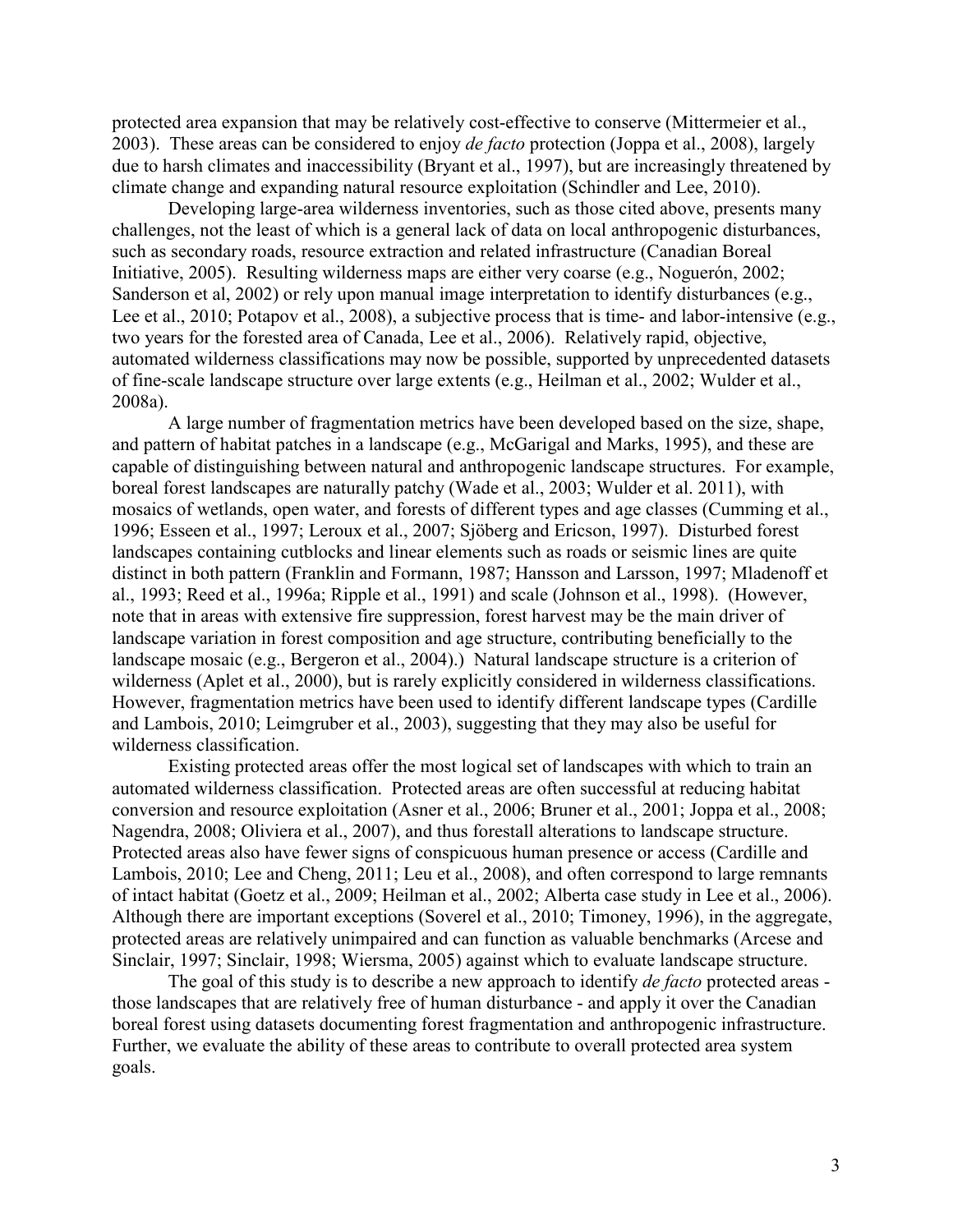#### 2. Methods

#### 2.1. Study area

This study was conducted over the full extent of the Canadian boreal forest, as delineated by Brandt (2009). This product demarcates the boundaries of the North American boreal biome, including altitudinal tree lines, but includes naturally treeless areas within these bounds. The boreal zone covers over  $5{,}500 \text{ km}^2$  (55%) of Canada. Boreal landscapes are complex mosaics of wetlands, open water, and (primarily coniferous) forests in a diverse patchwork of stand ages and sizes, maintained by fire and other disturbances (Cumming et al., 1996; Esseen et al., 1997; Leroux et al., 2007; Siöberg and Ericson, 1997).

#### 2.2. Datasets

Information on boreal forest landscape structure in Canada was supplied by the national forest fragmentation dataset (Wulder et al., 2008a), which includes a wide variety of forest fragmentation metrics calculated over several measurement extents from a 25 m resolution binary forest/non-forest classification derived from a land cover product of classified Landsat image data (Wulder et al., 2008b). However, many of these variables are strongly intercorrelated, and abstracted from ecological processes. Thus, the present study selected six fragmentation metrics that contain independent information content and exhibit known, intuitive responses to anthropogenic landscape disturbances, all estimated over 1 km extents: the proportion of forest land cover, both by pixel (frarea) and by patch (fprop); the number of forest patches (fpatch); the mean (fmarea) and standard deviation (fsarea) of forest patch size; and the density of forest edges (fdense).

Human access was indicated by the distance to roads and settlements, as computed over a 1 km resolution grid by Wulder et al. (2011) from the national road network (Statistics Canada, 2008) and the Defense Meteorological Survey Program Nighttime Lights dataset (NOAA, 2000). The latter dataset is sensitive to any stable anthropogenic light source, including not only settlements, but also industrial, mining, and oil/gas developments (Elvidge et al., 1997).

Protected area boundaries within the boreal zone were taken from polygon features in the World Database on Protected Areas (Fig. 1; IUCN and UNEP, 2009) and rasterized to the 1 km grid of the fragmentation and access data. Overall, 6.8% of Canada's boreal forest was protected in 878 reserves, representing 41% of Canada's protected area system, by area. The Canadian ecozone framework (Fig. 1; Ecological Stratification Working Group, 1995) was used as a spatial stratification. Following Kull et al. (2006), the Boreal Shield and Taiga Shield ecozones were split into eastern and western units, to better represent patterns of climate and forest processes.

The distribution of protected areas and wilderness across the boreal forest was evaluated against elevation (Shuttle Radar Topography Mission; Rabus et al., 2003) and patterns of vegetation productivity, represented as the minimum annual productivity, integrated annual productivity, and seasonality (coefficient of variation of productivity), using the dynamic habitat index framework of Coops et al. (2008). The dynamic habitat index is calculated from monthly estimates of the fraction of absorbed photosynthetically active radiation (fPAR) at 1 km resolution from the satellite-borne MODerate-resolution Imaging Spectrometer (MODIS) sensor.

## 2.3. Wilderness classifications

## 2.3.1. Low-access areas

As a preliminary analysis and point of comparison, wilderness areas were first mapped by simply excluding all areas within 1 km of a road or settlement. Roads are often cited as a widely available indicator of anthropogenic disturbance, and have wide-ranging ecological effects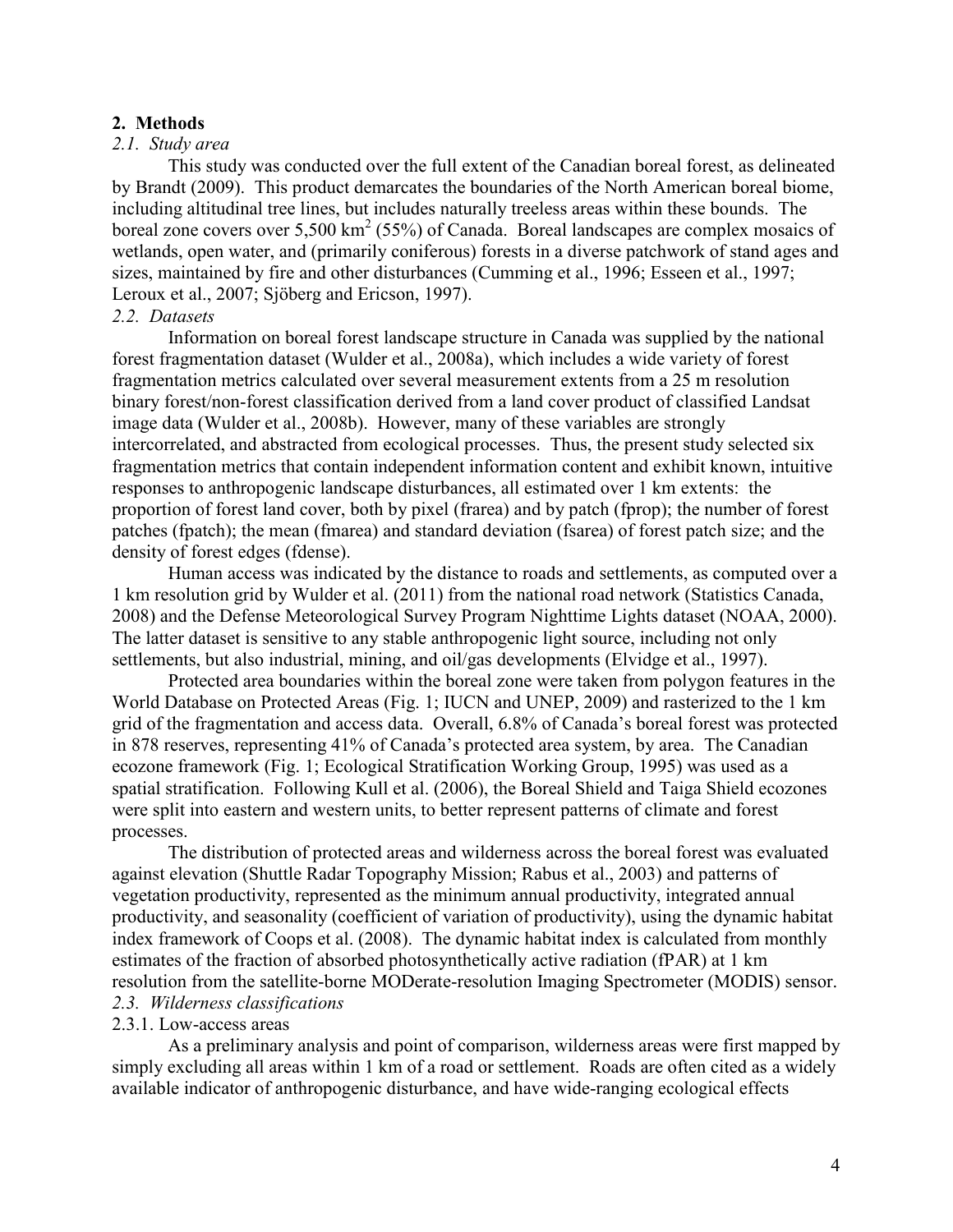(Benitez-López et al., 2010; Forman and Alexander, 1998; Trombulak and Frissell, 2000). Together with settlements, roads increase human access, providing the potential for increased resource extraction in a given area (Asner et al., 2006; Laurance et al., 2002; 2006; Wilkie et al., 2000). Roads have been found to be the most important component of the human footprint to habitat fragmentation (Hawbaker et al., 2006; Reed et al., 1996b) and some wildlife responses (Blake et al., 2008).

Low-access areas were further grouped on the basis of unit size. Two minimum size thresholds were chosen:  $540 \text{ km}^2$  and  $3,000 \text{ km}^2$ . The first is the mean size of existing protected areas in Canada's boreal forest; the second is the minimum area recommended to maintain wideranging mammal populations and landscape dynamics (Wiersma et al., 2005).

This rule-based approach is akin to many existing wilderness classifications (McCloskey and Spalding, 1989; Noguerón, 2002; Sanderson et al, 2002), and is likely to overestimate the area of true wilderness as not all anthropogenic disturbances are considered (e.g., forest harvest, oil exploration), although they might be reasonably proxied by the road network. However, it is also important to consider the converse: that roads provide the *potential* for disturbance, rather than actual disturbance, and do not necessarily preclude conservation. Much of our understanding of roads as landscape drivers comes from the tropics, and may be less relevant in the boreal. Further, current patterns are not necessarily permanent and roads may be decommissioned.

## 2.3.2. Maximum entropy classification of *de facto* protected areas

To refine the above wilderness classification based solely on readily available infrastructure datasets, we conducted an automated maximum entropy (Maxent) classification of forest fragmentation to identify areas of "natural" forest landscape structure. Maxent is a presence-only machine learning algorithm that has recently been applied to species distribution modeling (Phillips et al., 2006), typically out-performing alternative algorithms (Elith et al., 2006). Maxent models the geographic distribution of a target (typically species, but in this study *de facto* protected areas) such that the statistical distribution of environmental predictor variables from the modeled area is as close as possible to that of the study region overall, but constrained by the variable means of the training set (Elith et al., 2011). Maxent considers not only the raw environmental variables, but also higher order and composite products, in order to represent nonlinearities and interactions (Phillips et al., 2006; Phillips and Dudík, 2008).

Maxent offers a number of advantages to wilderness classifications over standard expertand rule-based approaches: (1) It is automated, objective, and repeatable; (2) Maxent's measures of variable importance provide information about the driving variables; (3) the quantitative entropy output indicates degrees of wilderness character, rather than simply a binary wilderness/not-wilderness classification result; and (4) similarly, it facilitates the mapping of different types of wilderness, for example, corresponding to the different types of protected areas as classified by the International Union for Conservation of Nature (IUCN; Dudley, 2008).

We performed Maxent classifications on the six forest fragmentation metrics, trained with the existing protected areas. All protected pixels within 1 km of a road, settlement, or the protected area boundary were excluded, to minimize anthropogenic disturbances within the training set. To reduce confounding variation due to regional differences in forest structure (Kneeshaw and Gauthier, 2003) or different types of landscapes under different types of protection (Dudley, 2008), separate classifications were performed for each ecozone and IUCN protected area category. Note that not all combinations of ecozones and IUCN categories exist. Due to computational limitations, both the training and background sets were subsampled for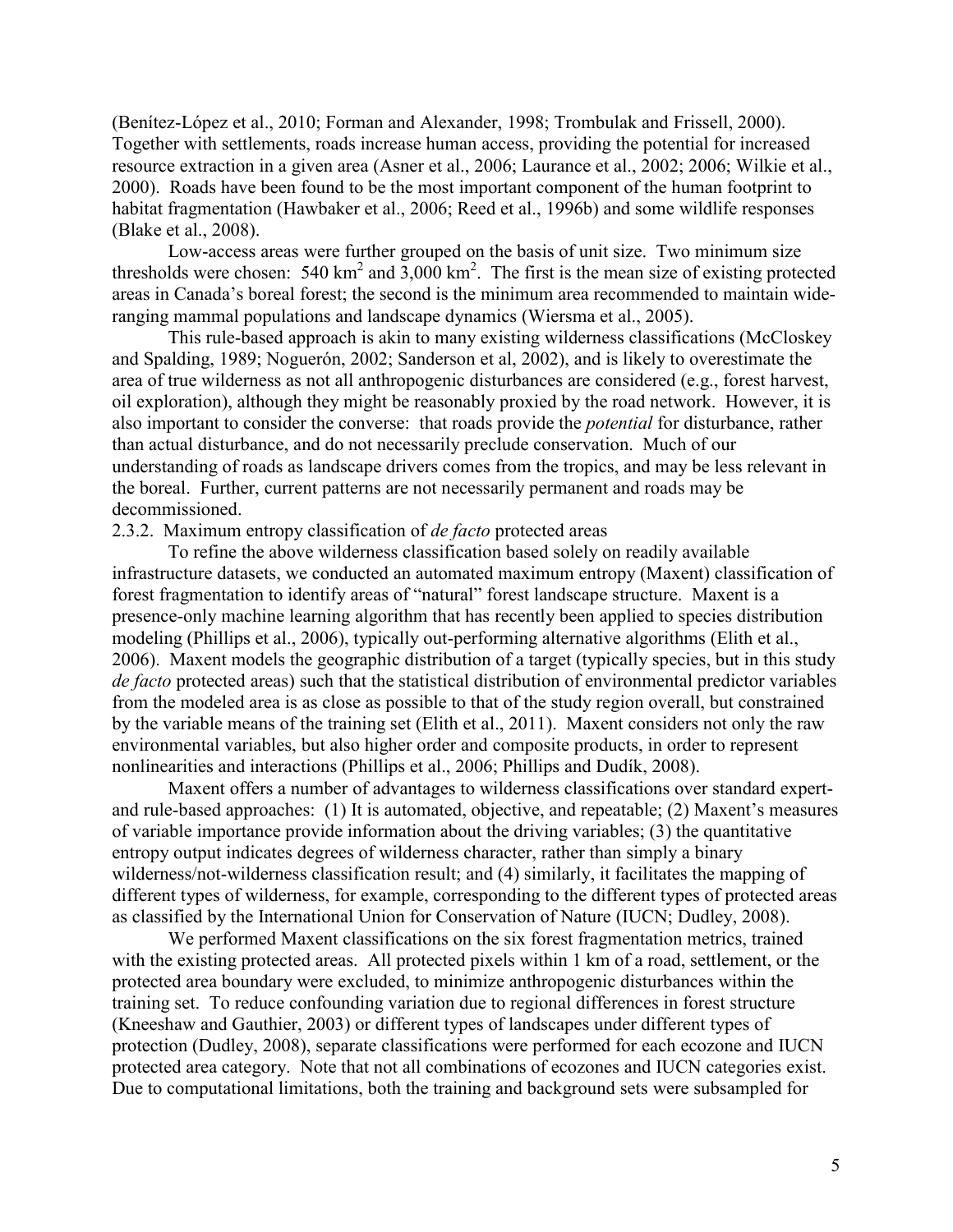each classification. Protected areas were split into two sets, and, within a chosen set, stratified by site, with 1, 10, and 100 pixels randomly sampled from reserves  $\leq 100 \text{ km}^2$ ,  $\leq 1000 \text{ km}^2$ , and  $\geq$  1000 km<sup>2</sup> in area, respectively. Background samples were a random sample of 5% (up to 25,000) of the unprotected pixels in an ecozone. To overcome variation resulting from the random sampling, 20 Maxent models were run for each ecozone and averaged. The two protected area splits were sampled to train 10 iterations each.

The aggregated Maxent models for each IUCN category in each ecozone were evaluated with the area under the receiver operating characteristic curve (AUC), computed across all pixels in the ecozone. Models with  $AUC < 0.6$  were discarded. Continuous Maxent outputs were converted to a binary classification with the threshold that maximized the sum of sensitivity and specificity, a recommended approach to threshold selection (Liu et al., 2005). Variable importance was evaluated by the percentage that each variable contributed to individual models.

Classification outputs were aggregated by IUCN category into strictly protected (categories Ia-IV) and all protected sets and ecozone-level results were stitched together into a national product. A risk of pixel-level classifications such as this one is that the outputs may be patchy and therefore not ideal for prioritizing new protected areas, which are not selected or managed at the level of individual 1 km pixels. Classification outputs might be refined by a tool such as PatchMorph (Girvetz and Greco, 2007), which smoothes pixel outputs into patches that are more ecologically relevant, by applying density filters, filling internal holes, and excluding habitat spurs. However, as our results were relatively continuous, it was decided not to further refine the raw classification maps. As with the low-access analyses, *de facto* protected areas were grouped by size into areas larger than 540  $\text{km}^2$  and 3,000  $\text{km}^2$ .

## 2.4. Representation and bias of de facto protected areas

Previously, we have suggested that remotely sensed vegetation productivity might serve as a valuable biodiversity surrogate (Andrew et al., 2011a) and be used to evaluate protected area system coverage (Andrew et al., 2011b). Consequently, we estimated the bias and representation of *de facto* protected areas along each of the three productivity axes, and elevation, to determine their ability to contribute to a representative reserve network. Representation was calculated for 100 discrete, equal-width intervals of each productivity and elevation axis, and is the proportion under protection by area of each level. Consequently, representation is extremely information rich (e.g., in the present study it includes 4 variables  $*$  100 levels = 400 values), but, as a result, it may be difficult to quickly interpret or to distill into a general assessment of the distribution of protection. Bias, on the other hand, is a single value that rapidly conveys if there is systematic unevenness in the distribution of protected areas along a quantitative environmental gradient. For example, protected areas worldwide are reputed to be biased to high elevations and low productivities (i.e., there is relatively greater protection at high than low elevations, and the reverse is true for productivities; Joppa and Pfaff, 2009). Bias was calculated as the difference between the median of an environmental variable in the *de facto* protected area network and its median throughout the study extent, standardized as a proportion of the variable's range in the study extent (Pressey et al., 2000).

#### 3. Results

#### 3.1. Low-access areas

A large proportion of Canada's boreal forest is distant from human infrastructure (Fig. 2, Table 1). Nearly all of this low-access area occurs in blocks larger than  $3,000 \text{ km}^2$ . In addition, most of the boreal ecozones are largely remote, with the exception of boreal portions of the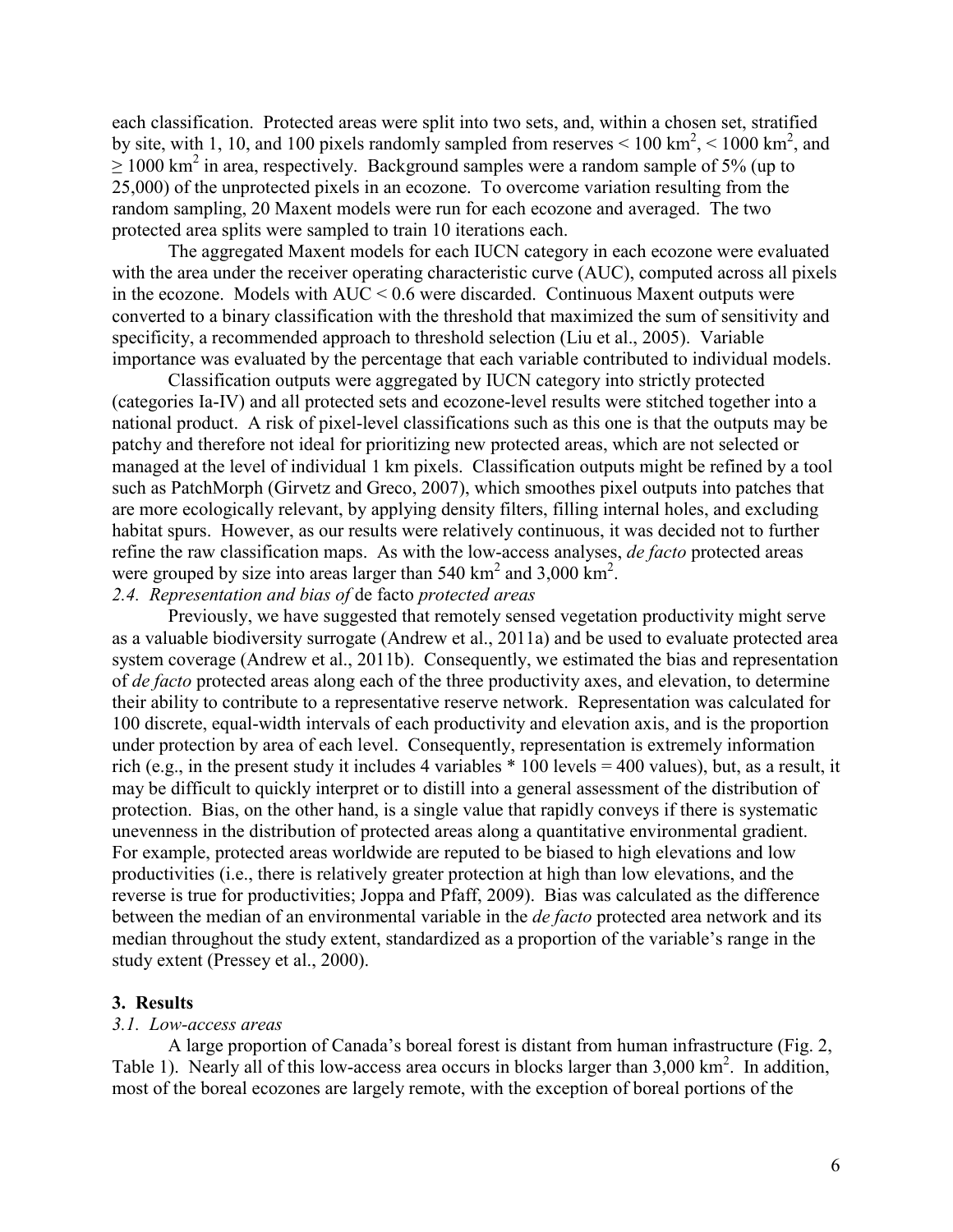Atlantic Maritime ecozone, none of which occurs in large blocks; and the Boreal Plains, half of which is fragmented by roads and settlements (Table 1).

#### 3.2. De facto protected areas

The low-access areas were substantially reduced when constrained to locations of natural landscape structure, as defined by the forest fragmentation characteristics of existing protected areas (Fig. 3, Table 1). Overall, about half of the Canadian boreal forest occurs in large blocks with landscape structure consistent with that of protected areas. This drops to 37% when basing the landscape structure classification only on strictly protected areas. The distribution of *de facto* protected areas is also highly variable between ecozones. The landscape structure of most protected area types in most ecozones could be modeled successfully by Maxent classifications; only 4 out of 40 models failed to meet the 0.6 AUC criterion (Table 2).

The proportion of a pixel that was forested was generally the most important variable for differentiating the landscape structure of protected areas (Table 3). Mean forest patch size tended to be more important in mountainous ecozones, and forest edge density was of greater importance in the Taiga Plains and Taiga Shields ecozones (Table 3). Patterns were similar when looking at variable importance across protected area categories (not shown): mean forest patch size was most important for classes III and V, both of which are relatively rare in the Canadian boreal; forest edge density was most important for protected areas with unknown designations; and total forest cover was most important for all other categories. 3.3. Representation and bias of de facto protected areas

The statistical distributions of productivity and elevation variables within *de facto* protected areas generally paralleled those of boreal Canada overall (Fig. 4a), indicating little bias in protection along these metrics. However, biases were greater for individual ecozones (Table 4). In general, *de facto* protected areas were less environmentally biased than existing protected areas, especially when combining all protected area categories. Low-access areas were unbiased regardless of spatial extent (Table 4).

There was also relatively high and consistent representation of productivities and elevations in all of the wilderness classifications (Fig. 4b), which agrees with the overall area classified (Table 1) and low biases (Table 4). Representation levels were lowest for rare conditions such as high minimum annual productivities and elevations; the highest integrated annual productivities; and both extremes of seasonality. There was conspicuously low representation of moderately high seasonalities (seasonality  $\approx 1.3$ ; Fig. 4b), corresponding to regions along the northern and altitudinal margins of the boreal zone with few areas classified as de facto protected.

#### 4. Discussion

Our analyses have identified candidate areas within which protection might be practical (Figs. 2, 3). Although not considered here, additional insight might be gleaned from the continuous Maxent results. Wilderness is not a binary state (Lesslie and Taylor, 1985), but existing approaches to delineate wilderness do not have the capability to indicate degrees of wilderness. Further, we have demonstrated that these areas can make important contributions to reserve networks at both regional and national scales, increasing representation of biodiversity surrogates and improving the distribution (reducing the bias) of protection across environmental gradients (Fig. 4; Table 4). If this information is used strategically, the bias of a future protected area system may be reduced below that of the *de facto* protected areas in which candidate protected areas are delineated. This is because the bias of an actual protected area network will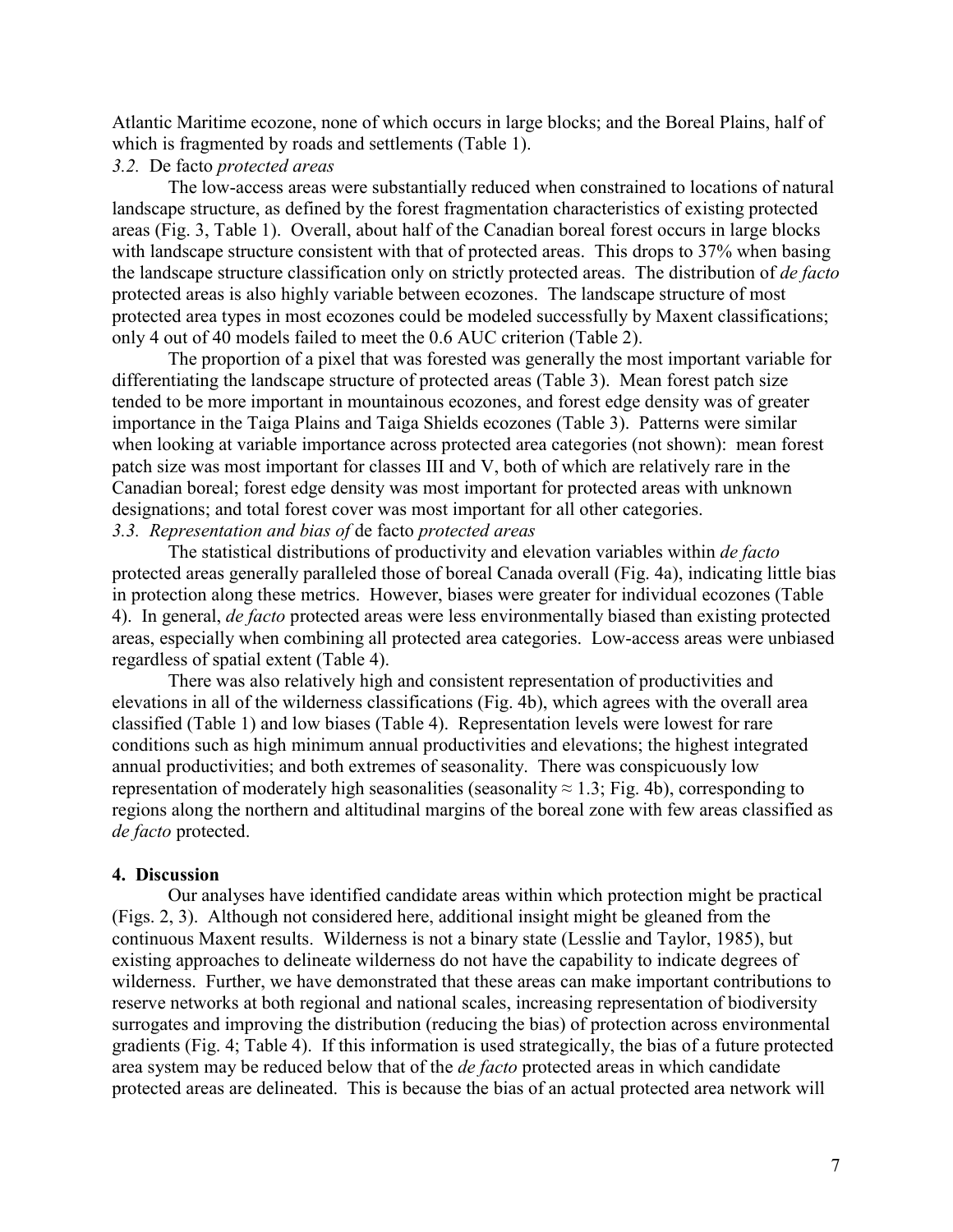only correspond to that of the *de facto* set if environmental conditions are protected proportionate to their availability in pristine areas. In contrast, if conditions are protected proportionate to their availability in the planning region as a whole (but still selecting pristine areas to protect), bias can be eliminated. This will be possible if the area of *de facto* protection for each level of the biodiversity surrogates meets or exceeds the representation target for the planning region. Areal conservation targets promoted for boreal Canada include 12% (Environment Canada, 2006), 20% (Canadian Boreal Initiative, 2003), and as high as 50% (Canadian Boreal Initiative, 2005). Additionally, the Convention on Biological Diversity's protected area target has recently been raised to 17% of the world's terrestrial area by 2020 (UNEP, 2010). Many of these goals can be met by the identified *de facto* protected areas, both overall and for most individual biodiversity surrogates assessed (ecozones, Table 1; and productivity levels, Fig. 4b). In fact, for many of the surrogates the *de facto* protected area is much greater than the target, indicating considerable flexibility to meet conservation goals in boreal Canada, an encouraging situation that is likely relatively unique globally, given patterns of wilderness loss (Sanderson et al., 2002). Similarly, evaluations of the United States Forest Service's roadless holdings have determined that, should these areas be granted strict protection, they would make substantial contributions to the conservation of underprotected elevation ranges, habitat types, ecoregions, and threatened species, as well as increase protected area network connectivity (Crist et al., 2005; DeVelice and Martin, 2001; Loucks et al., 2003; Strittholt and DellaSala, 2001).

From the opposite perspective, the identification of *de facto* protected areas can indicate where it will not be possible to meet conservation targets with relatively unimpacted lands, given patterns of habitat conversion and anthropogenic disturbances. For example, we found that even relatively modest areal targets cannot be met in the most productive, least seasonal, and highest elevation areas of the boreal zone (Fig. 4b), although this accounts for only a small portion of Canada's boreal region. In our case, some of these shortfalls may actually be due to how the study extent was defined. The exclusion of alpine areas above the treeline makes sense in the context of defining natural conditions on the basis of forest landscape structure. However, it also artificially fragments the study extent, and thus the classification results, in mountainous areas, causing the elimination of otherwise pristine areas that no longer meet the minimum size requirement. Canada's existing protected area network, when evaluated nationally without a forested-land constraint, substantially over-represents high elevations (Andrew et al., 2011b), so it is likely that the present failure to represent high elevations is an artifact. Likewise the chosen study extent may also be responsible for the noted low representation of seasonalities around 1.3 (Fig. 4b). These seasonalities occur largely in the small portion of the Southern Arctic ecozone which is included in the boreal zone but does not currently contain any protected areas (the area north of ecozone 9 in Fig. 1) and, consequently, did not support any classifications. In contrast, the low representation of high productivities in *de facto* protected areas is likely real, and driven by preferential human use of high productivity ecosystems (Andrew et al., 2011b; Joppa and Pfaff, 2009). As productive areas are likely to be of great value to biodiversity, it is of concern that these also have reduced capacity to support protected area expansion in relatively undisturbed habitats.

It is likely that our results underestimate wilderness areas, particularly in the northern boreal ecozones, and therefore provide a conservative estimate of potential contributions to protected area expansion. This is a shortcoming of using existing protected areas to train the wilderness classification. When protected areas are biased in their distribution, as is frequently the case (Joppa and Pfaff, 2009), classification algorithms will detect (Kamei and Nakagoshi,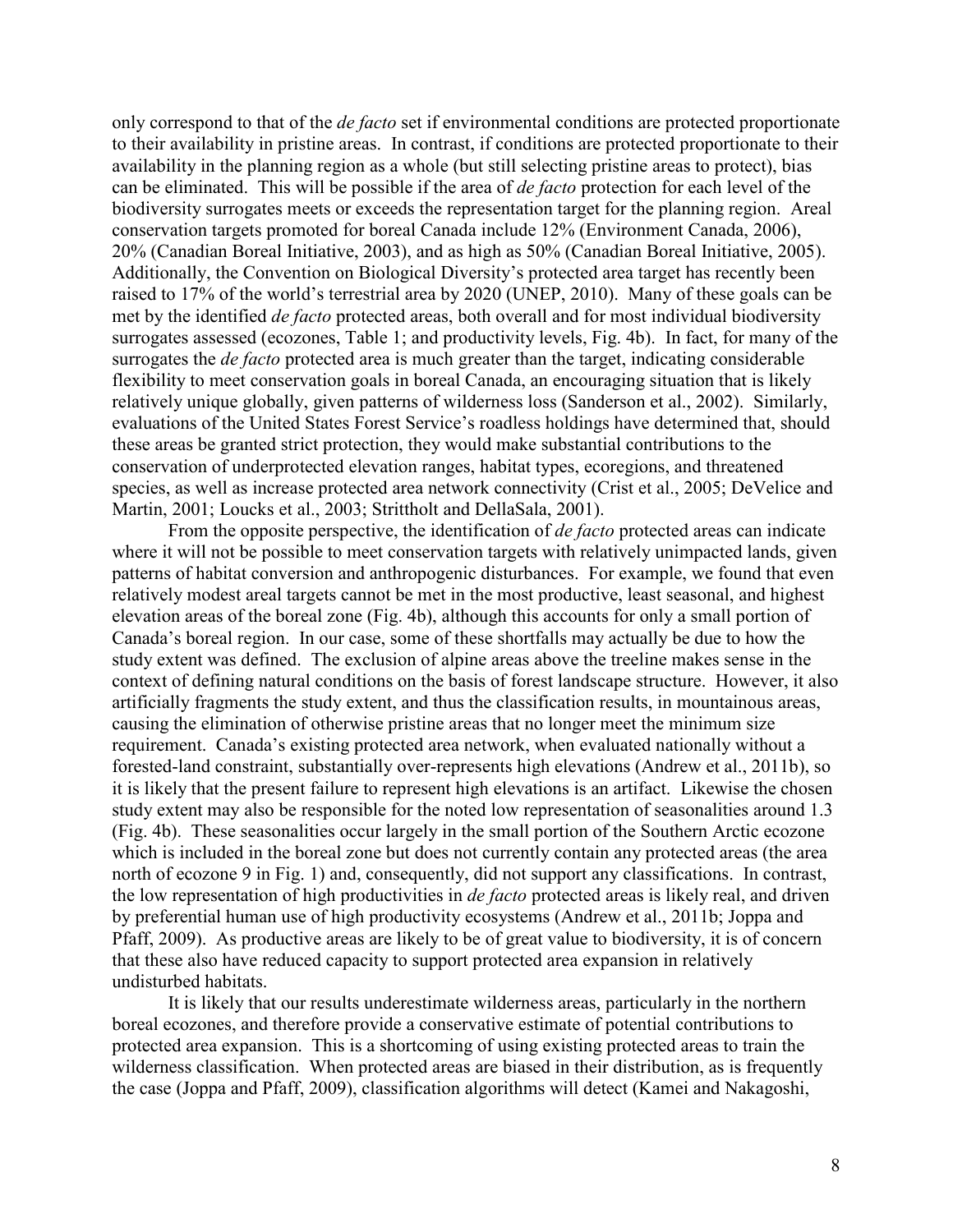2006) and propagate those biases. This has clearly occurred in our wilderness classifications of the Taiga Shield and Hudson Plains ecozones (Fig. 3), which were determined to have implausibly low amounts of *de facto* protected areas (Table 1). All three of these ecozones have few protected areas with biased geographic distributions (Fig. 1), which is reflected in the classification results (Fig. 3). Existing protected areas in the Hudson Plains and Taiga Shield East are restricted to the northern portions of these ecozones which are only sparsely forested; so too are the classification results concentrated in the north. Further, protected areas of the Taiga Shield East, none of which are under strict protection, are primarily protected salmon rivers and lakes. By having fewer types of protected areas containing fewer types of landscapes, less area in this ecozone is deemed as *de facto* protected by the landscape structure classification. Protected areas of the Taiga Shield West predominantly fall in the eastern portion of this ecozone (Fig. 1), and evidently fail to represent the forest landscape structures of the western half, which were left unclassified (Fig. 3). In such regions where neither anthropogenic use nor protected areas are well developed, the simpler low-access analysis (Fig. 2) is likely a more accurate portrayal of wilderness conditions.

The landscape structure classification might also be improved by incorporating additional variables. The six forest fragmentation metrics used in this study might not be the most sensitive indexes of boreal landscape change. For example, 1 km cells entirely covered by either old growth forest or by heavily managed production forest will yield identical fragmentation metrics based on a binary forest/non-forest classification, as will cells that are entirely non-forested either naturally (supporting, for example, wetland or alpine land cover) or due to forest harvest or conversion. Landscape composition and the configuration of specific forest types or age classes may contain meaningful information on boreal landscape condition (Schmiegelow and Mönkkönen, 2002) and wilderness classification. Another consideration is the spatial extent within which fragmentation metrics are calculated. O'Neill et al. (1998) recommend that measurement extents should be 2-5 times the size of patches. Forest patches in the boreal zone can be much larger than our  $1 \text{ km}^2$  calculation landscapes. However, Cumming et al. (1996) observed relatively fine spatial scales of landscape variation in a Canadian boreal landscape, suggesting that  $1 \text{ km}^2$  might adequately represent this landscape pattern.

Because our approach does not intrinsically rely on specific input variables, it is expected to be quite generalizable and portable to other regions and systems. Although we focused on gross forest pattern, the *de facto* protected area classifications can be pursued using any measures of landscape composition and configuration. Indeed, even within the boreal forest, we found the relative importance of landscape pattern metrics to be somewhat variable by region (Table 3) and protected area category. With the careful selection of relevant input variables, a classification of natural landscapes should be possible in any system. For example, the landscape classification of Cardille and Lambois (2010) considered 1921 landscape metrics computed from a 21-class land cover product, successfully characterizing landscapes in all biomes of the United States and providing some indication of naturalness, or lack thereof. Further, we believe that the approach of classifying *de facto* protected areas should be robust across levels of human impact. potentially much more so than a simple inventory of low-access areas. Many regions no longer possess large, intact natural areas (Sanderson et al., 2002), however, all are likely to exhibit a gradient of naturalness. Provided that a *de facto* protected area classification is trained with areas within a planning region experiencing less anthropogenic disturbance, it should be able to identify additional relatively natural areas that remain. Because existing protected areas tend to successfully reduce human impacts (DeFries et al., 2005; Joppa et al., 2008; Nagendra, 2008),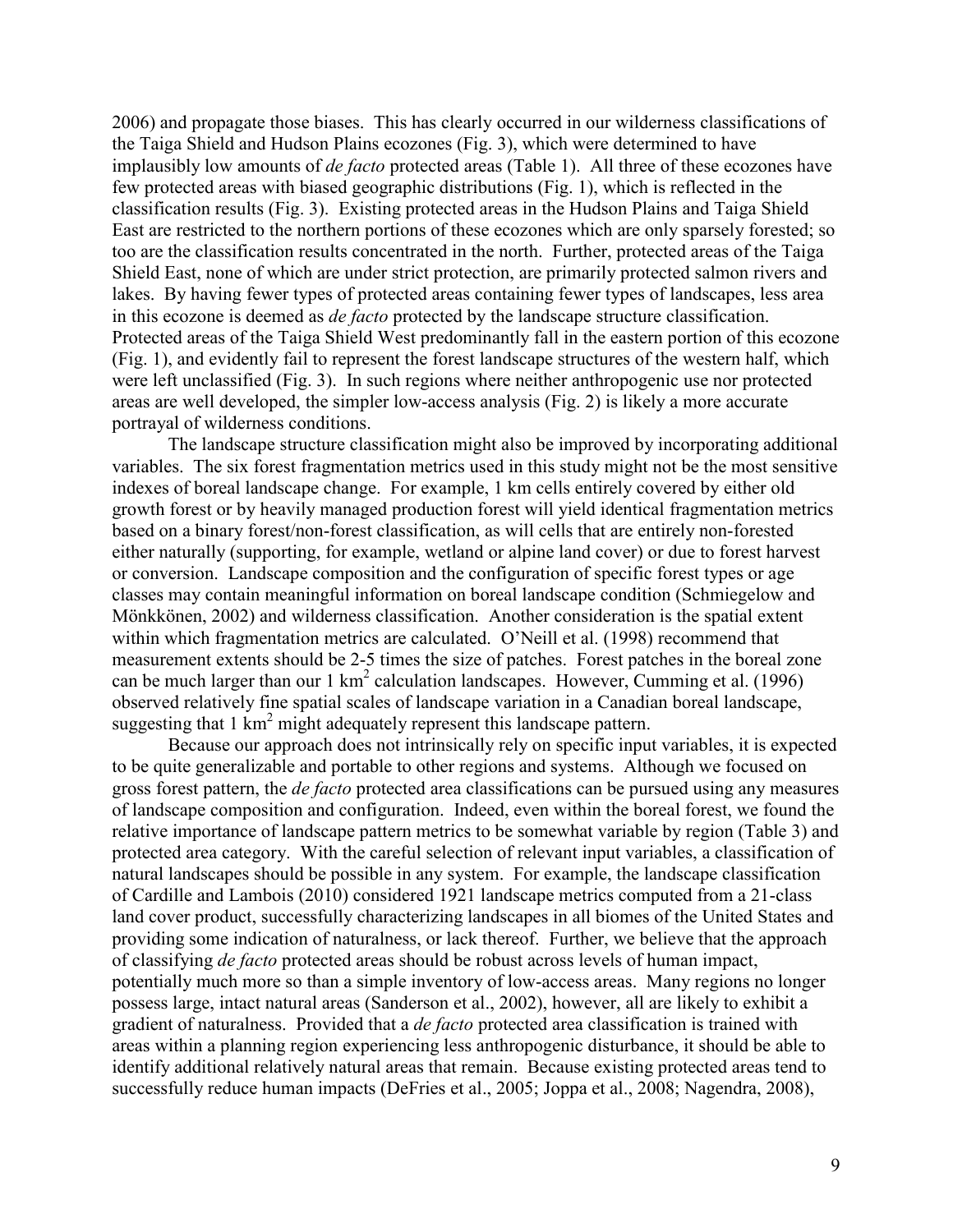we expect they will be appropriate training regions regardless of the level of anthropogenic pressure in the study extent, although other criteria, such as expert judgment, may be necessary to choose training areas in regions with biased or poorly developed protected area systems. In regions with greater human domination, minimum size thresholds and distance buffers of human infrastructure will need to be reduced, if not eliminated altogether, and greater reliance will be placed on the classification based on landscape structure. In sum, although individual parameters (selection of landscape metrics, size and isolation thresholds, and potentially the protocol for defining training areas) will require fine tuning to ensure relevance to the conditions and pressures present, the general framework of a *de facto* protected area classification along landscape structure holds great potential regardless of regional context.

By any reckoning, Canada has large amounts of wilderness. These large blocks of intact landscapes with limited human access are prime candidates for protected area expansion. Conservation prioritization schemes differ largely in their treatment of vulnerability (Brooks et al., 2006). However, proactive preservation of large, intact wilderness areas is an important component of effective conservation (Watson et al., 2009). Although the remaining wilderness areas such as boreal forests are not especially species rich, they contain regionally important species, such as caribou. Further, recent assessments have shown that boreal ecosystem services can be substantially more valuable than natural resource extraction in these areas (Anielski and Wilson, 2009). Boreal wilderness thus merits expanded and ensured protection. This is especially so as vulnerability and intactness can change rapidly, particularly in the areas that are currently least impacted. The earliest roads in a road network have the greatest effect on fragmentation (Forman and Alexander, 1998; Hawbaker et al., 2006), and initial anthropogenic disturbance leads contagiously to continued habitat modification (Boakes et al., 2010). De facto protection plays valuable conservation roles (e.g., Carroll and Miquelle, 2006), but is not a viable option for long-term conservation, as it can be quickly overcome by changing market pressures and technological and infrastructure developments (Huggard et al., 2006). Such processes are already evident in the boreal forest: forest harvest and oil and gas development are expanding (Schindler and Lee, 2010; Smith and Lee, 2000), although rates and geographic patterns again reflect economic conditions (Masek et al., 2011). Lastly, large wilderness areas may actually be quite vulnerable, albeit to threats other than those typically considered in conservation prioritization (e.g., habitat destruction and overexploitation). High latitudes have and will continue to experience the greatest warming due to climate change (Solomon et al., 2007), altering the distribution and levels of protection of northern land covers and biomes (Lee and Jetz, 2008; Scott et al., 2002) and causing observable declines of northern species populations that do not correspond with their current relatively high levels of protection (Kujala et al., 2011).

#### 5. Conclusions

Very few areas of the globe possess large amounts of wilderness impacted by minimal anthropogenic disturbances. Canada does, awarding it the enviable potential to establish proactive conservation measures and forward-thinking land-use planning for those regions. Our analyses, demonstrating a rationale for automated wilderness classifications, reveal that 80% of Canada's boreal forest is remote from anthropogenic infrastructure, and that 50% has natural landscape structure, based on evaluations against protected area benchmarks, and is considered to be wilderness, or *de facto* protected areas. In addition to their vast areal extent, these areas span a wide range of environmental conditions, notably ecozones, vegetation productivities, and elevations. We do not suggest that all of these areas should be protected, or expect that they will.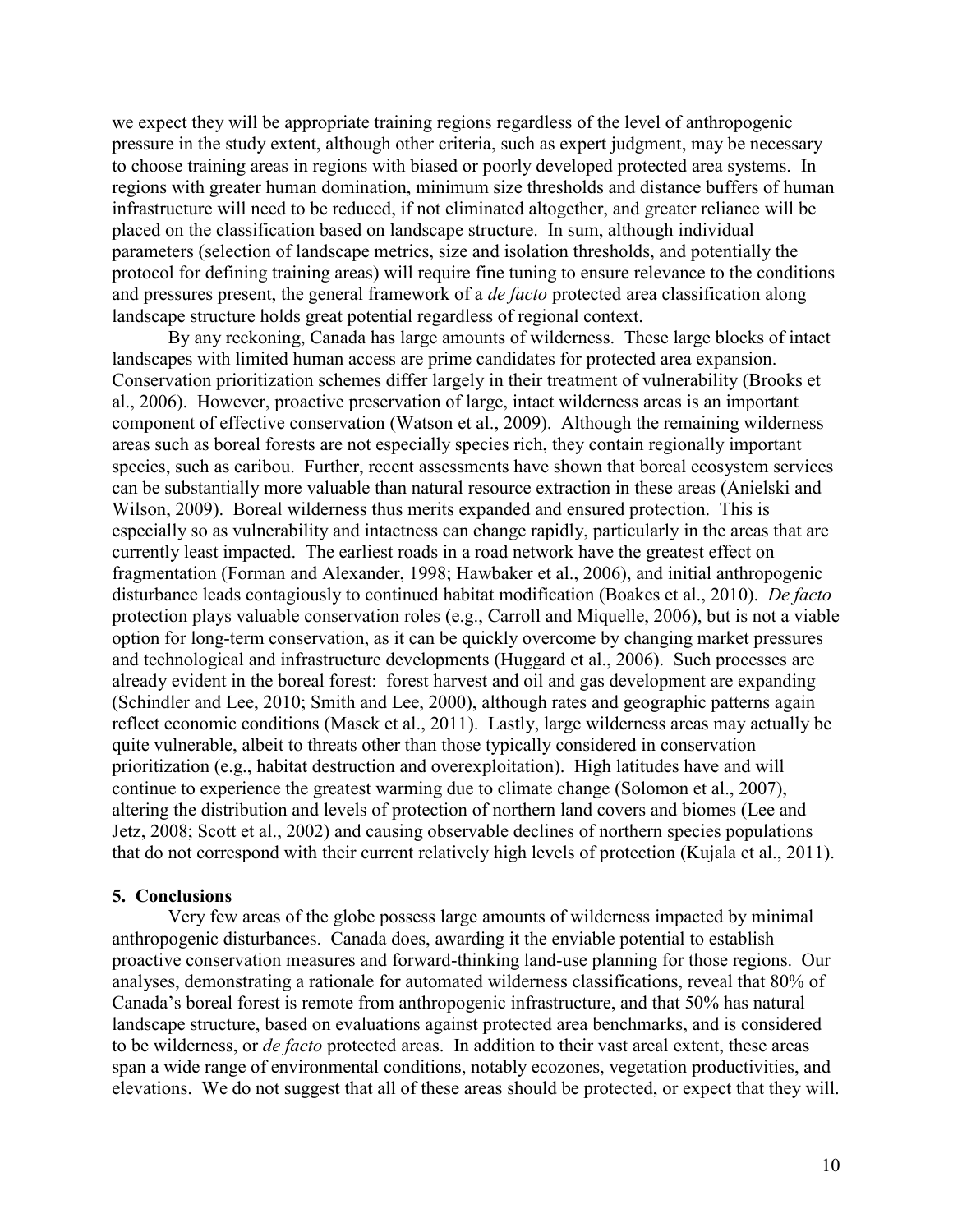Rather, we present tools that can be used as one component of integrated conservation planning. Quantitative classifications of *de facto* protected areas should generate valuable information regardless of system or region, and will likely provide more subtle indicators of naturalness than heuristics based solely on anthropogenic infrastructure. The *de facto* protected areas that are identified provide flexible options for the expansion of existing protected area systems into large, representative, connected protected area networks that maintain biodiversity and ecosystem functions in the context of sustainable resource management and global climate change.

## **Acknowledgements**

This research was enabled through funding of "BioSpace: Biodiversity monitoring with Earth Observation data" through the Government Related Initiatives Program (GRIP) of the Canadian Space Agency.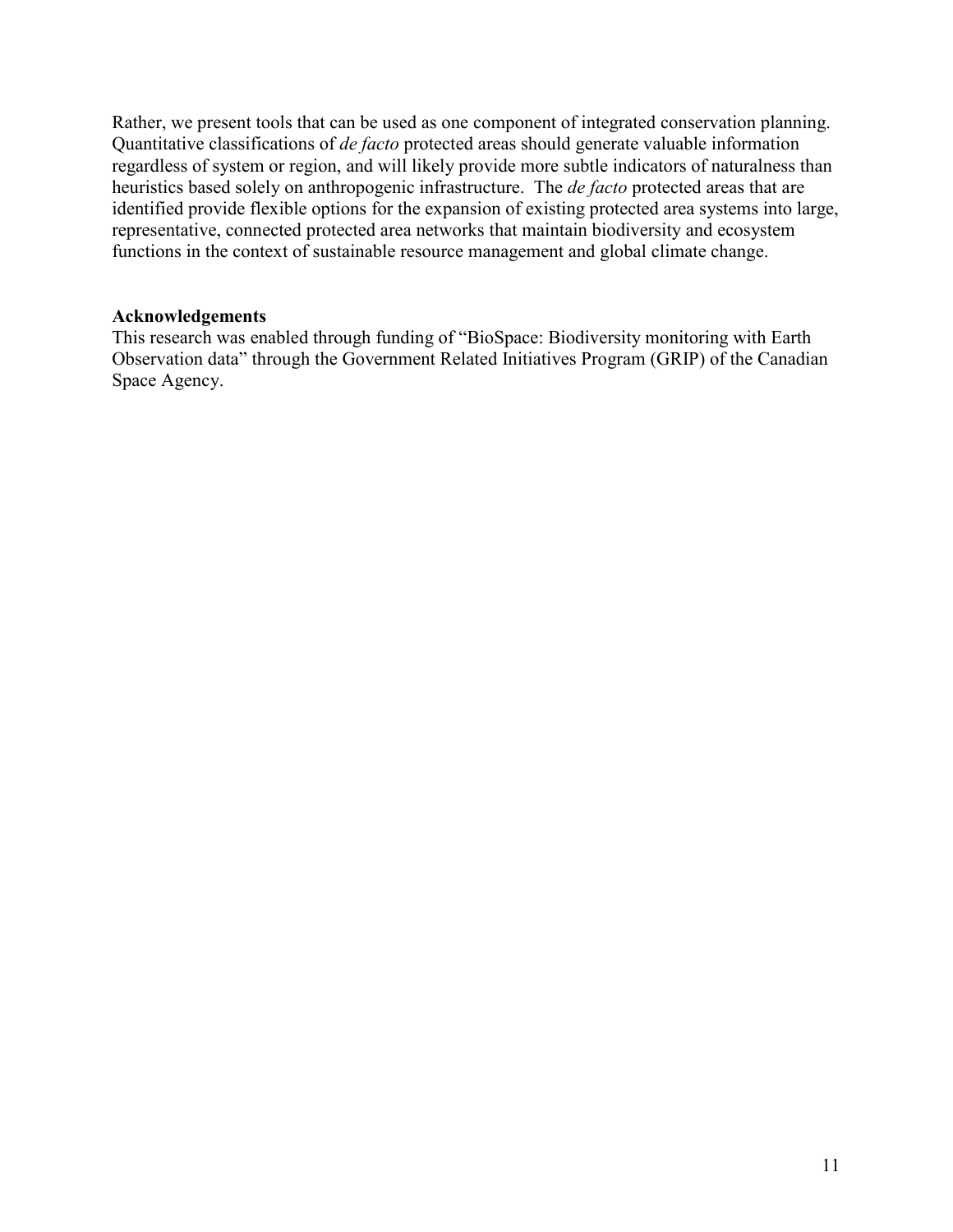#### **References**

- Ando, A., Camm, J., Polasky, S., Solow, A., 1998. Species distributions, land values, and efficient conservation. Science 279, 2126-2128.
- Andrew, M.E., Wulder, M.A., Coops, N.C., 2011a. How do butterflies define ecosystems? A comparison of ecological regionalization schemes. Biological Conservation 144, 1409-1418.
- Andrew, M.E., Wulder, M.A., Coops, N.C., 2011b. Patterns of protection and threats along productivity gradients in Canada. Biological Conservation 144, 2891-2901.
- Anielski, M. Wilson, S., 2009. Counting Canada's Natural Capital: Assessing the Real Value of Canada's Boreal Ecosystems. Canadian Boreal Initiative, Ottawa, ON.
- Aplet, G., Thomson, J., Wilbert, M., 2000. Indicators of wildness: using attributes of the land to assess the context of wilderness, in: McCool, S.F., Cole, D.N., Borrie, W.T., O'Loughlin, J. (Eds.), Wilderness Science in a Time of Change Conference--Volume 2: Wilderness Within the Context of Larger Systems, 1999 May 23-27, Missoula, MT. US Department of Agriculture, Forest Service, Rocky Mountain Research Station, Ogden, UT. pp. 89-98.
- Arcese, P, Sinclair, A.R.E., 1997. The role of protected areas as ecological baselines. Journal of Wildlife Management 61, 587-602.
- Asner, G.P., Broadbent, E.N., Oliveira, P.J.C., Keller, M., Knapp, D.E., Silva, J.N.M., 2006. Condition and fate of logged forests in the Brazilian Amazon. Proceedings of the National Academy of Sciences of the United States of America 103, 12947-12950.
- Benitez-López, A., Alkemade, R., Verweij, P.A., 2010. The impacts of roads and other infrastructure on mammal and bird populations: a meta-analysis. Biological Conservation 143, 1307-1316.
- Bergeron, Y., Flannigan, M., Gauthier, S., Leduc, A., Lefort, P., 2004. Past, current and future fire frequency in the Canadian boreal forest: implications for sustainable forest management. Ambio 33, 356-360.
- Blake, S., Deem, S.L., Strindberg, S., Maisels, F., Momont, L., Isia, I.-B., Douglas-Hamilton, I., Karesh, W.B., Kock, M.D., 2008. Roadless wilderness area determines forest elephant movements in the Congo Basin. PLoS One 3, e3546.
- Boakes, E.H., Mace, G.M., McGowan, P.J.K., Fuller, R.A., 2010. Extreme contagion in global habitat clearance. Proceedings of the Royal Society B-Biological Sciences 277, 1081-1085.
- Brandt, J.P., 2009. The extent of the North American boreal zone. Environmental Reviews 17,  $101 - 161$ .
- Brooks, T.M., Mittermeier, R.A., da Fonseca, G.A.B., Gerlach, J., Hoffmann, M., Lamoreux, J. F., Mittermeier, C.G., Pilgrim, J.D., Rodrigues, A.S.L., 2006. Global biodiversity conservation priorities. Science 313, 58-61.
- Bruner, A.G., Gullison, R.E., Rice, R.E., da Fonseca, G.A.B., 2001. Effectiveness of parks in protecting tropical biodiversity. Science 291, 125-128.
- Bryant, D., Nielsen, D., Tangley, L., 1997. The Last Frontier Forests: Ecosystems & Economies on the Edge. What is the Status of the World's Remaining Large, Natural Forest Ecosystems? World Resources Institute, Washington, DC.
- Canadian Boreal Initiative, 2003. The Boreal Forest at Risk: A Progress Report. Canadian Boreal Initiative, Ottawa, ON.
- Canadian Boreal Initiative, 2005. The Boreal in the Balance: Securing the Future of Canada's Boreal Region, a Status Report. Canadian Boreal Initiative, Ottawa, ON.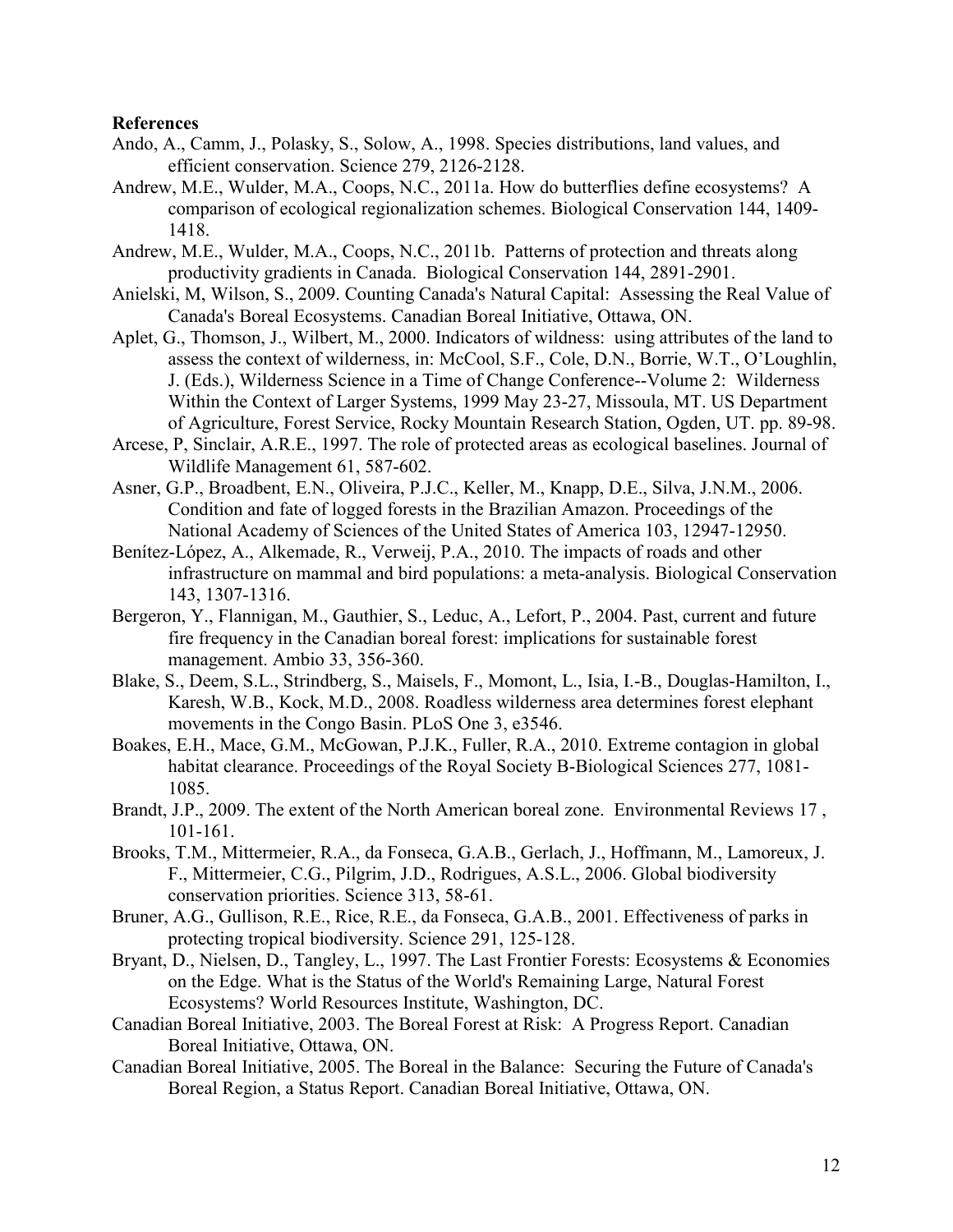- Cardille, J.M. Lambois, M., 2010. From the redwood forest to the Gulf Stream waters: human signature nearly ubiquitous in representative US landscapes. Frontiers in Ecology and the Environment 8, 130-134.
- Carroll, C, Miquelle, D.G., 2006. Spatial viability analysis of Amur tiger *Panthera tigris altaica* in the Russian Far East: the role of protected areas and landscape matrix in population persistence. Journal of Applied Ecology 43, 1056-1068.
- CARTS, 2011. Conservation Areas Reporting and Tracking System Reports. Canadian Council on Ecological Areas, Ottawa, ON. available online: http://www.ccea.org/en\_cartsreports.html, accessed November 25, 2011.
- Coops, N.C., Wulder, M.A., Duro, D.C., Han, T., Berry, S., 2008. The development of a Canadian dynamic habitat index using multi-temporal satellite estimates of canopy light absorbance. Ecological Indicators 8, 754-766.
- Crist, M.R., Wilmer, B., Aplet, G.H., 2005. Assessing the value of roadless areas in a conservation reserve strategy: biodiversity and landscape connectivity in the northern Rockies. Journal of Applied Ecology 42, 181-191.
- Cumming, S.G., Burton, P.J., Klinkenberg, B., 1996. Boreal mixedwood forests may have no "representative" areas: some implications for reserve design. Ecography 19, 162-180.
- DeFries R., Hansen A., Newton A.C., Hansen M.C., 2005. Increasing isolation of protected areas in tropical forests over the past twenty years. Ecological Applications 15, 19-26.
- DeVelice, R.L. Martin, J.R., 2001. Assessing the extent to which roadless areas complement the conservation of biological diversity. Ecological Applications 11, 1008-1018.
- Dudley, N., 2008. Guidelines for Applying Protected Area Management Categories. IUCN, Gland, Switzerland.
- Ecological Stratification Working Group, 1995. A National Ecological Framework for Canada. Agriculture and Agri-Food Canada, Research Branch, Centre for Land and Biological Resources Research and Environment Canada, State of the Environment Directorate, Ecozone Analysis Branch, Ottawa/Hull.
- Elith, J., Graham, C.H., Anderson, R.P., Dudík, M., Ferrier, S., Guisan, A., Hijmans, R.J., Huettmann, F., Leathwick, J.R., Lehmann, A., Li, J., Lohmann, L.G., Loiselle, B.A., Manion, G., Moritz, C., Nakamura, M., Nakazawa, Y., Overton, J.M., Peterson, A.T., Phillips, S.J., Richardson, K., Scachetti-Pereira, R., Schapire, R.E., Soberón, J., Williams, S., Wisz, M.S., Zimmermann, N.E., 2006. Novel methods improve prediction of species' distributions from occurrence data. Ecography 29, 129-151.
- Elith, J., Phillips, S.J., Hastie, T., Dudík, M., Chee, Y.E., Yates, C.J., 2011. A statistical explanation of MaxEnt for ecologists. Diversity and Distributions 17, 43-57.
- Elvidge, C.D., Baugh, K.E., Kihn, E.A., Kroehl, H.W., Davis, E.R., 1997. Mapping city lights with nighttime data from the DMSP operational linescan system. Photogrammetric Engineering and Remote Sensing 63, 727-734.
- Environment Canada, 2006. Canadian Protected Areas Status Report. Environment Canada, Gatineau, OC.
- Esseen, P.-A., Ehnström, B., Ericson, L., Sjöberg, K., 1997. Boreal forests. Ecological Bulletins 46, 16-47.
- Forman, R.T.T, Alexander, L.E., 1998. Roads and their major ecological effects. Annual Review of Ecology and Systematics 29, 207-231.
- Franklin, J.F, Formann, R.T.T., 1987. Creating landscape patterns by forest cutting: ecological consequences and principles. Landscape Ecology 1, 5-18.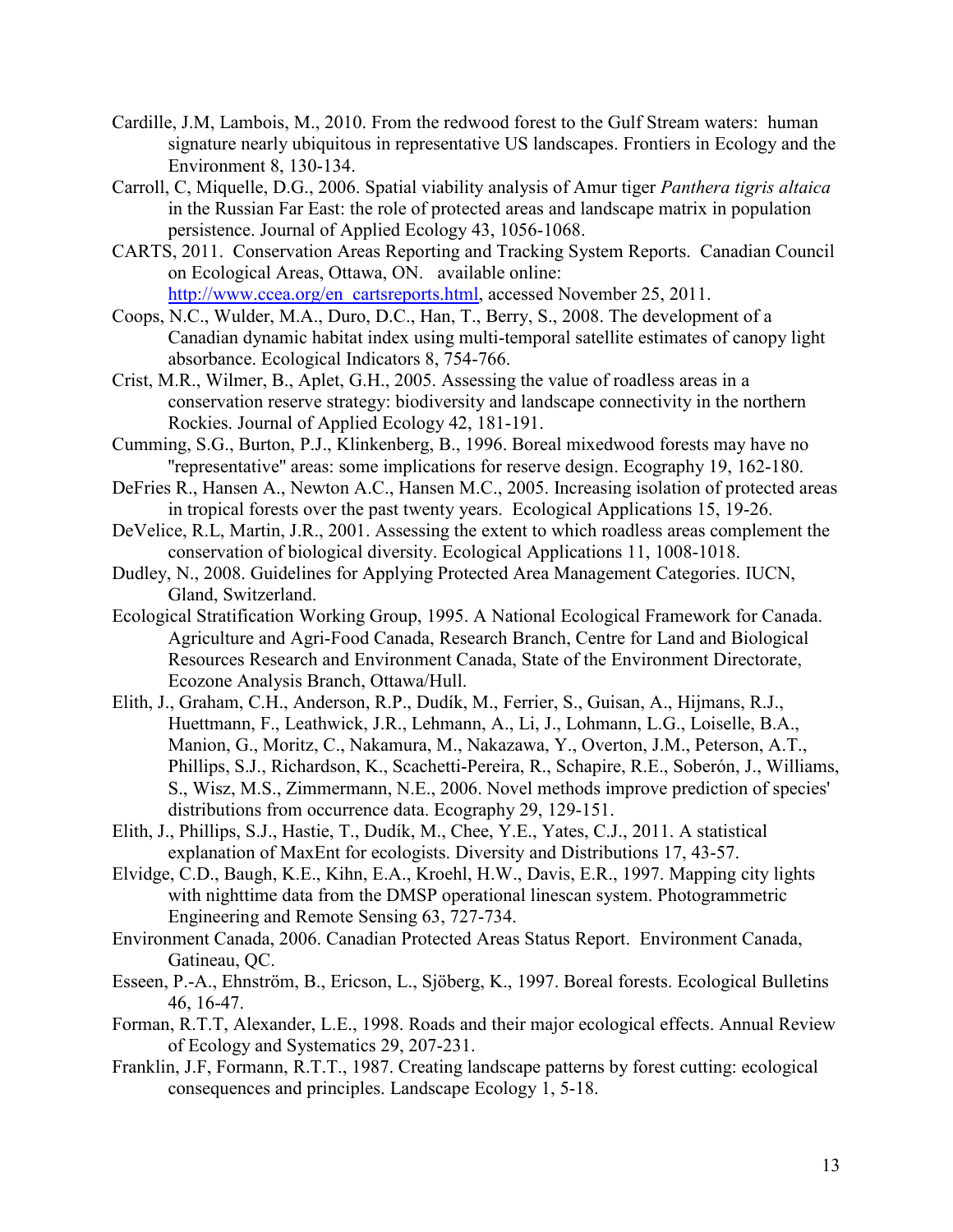- Girvetz, E.H. Greco, S.E., 2007. How to define a patch: a spatial model for hierarchically delineating organism-specific habitat patches. Landscape Ecology 22, 1131-1142.
- Goetz, S.J., Jantz, P., Jantz, C.A., 2009. Connectivity of core habitat in the northeastern United States: parks and protected areas in a landscape context. Remote Sensing of Environment 113, 1421-1429.
- Hansson, L. Larsson, T.-B., 1997. Conservation of boreal environments: a completed research program and a new paradigm. Ecological Bulletins 46, 9-15.
- Hawbaker, T.J., Radeloff, V.C., Clayton, M.K., Hammer, R.B., Gonzalez-Abraham, C.E., 2006. Road development, housing growth, and landscape fragmentation in northern Wisconsin: 1937-1999. Ecological Applications 16, 1222-1237.
- Heilman, G.E., Strittholt, J.R., Slosser, N.C., DellaSala, D.A., 2002. Forest fragmentation of the conterminous United States: assessing forest intactness through road density and spatial characteristics. Bioscience 52, 411-422.
- Hoctor, T.S., Carr, M.H., Zwick, P.D., 2000. Identifying a linked reserve system using a regional landscape approach: the Florida Ecological Network. Conservation Biology 14, 984-1000.
- Huggard, D.J., Dunsworth, G.B., Herbers, J.R., Klenner, W., Kremsater, L.L., Serrouya, R., 2006. Monitoring ecological representation in currently non-harvestable areas: four British Columbia case studies. Forestry Chronicle 82, 383-394.
- IUCN and UNEP, 2009. The World Database on Protected Areas (WDPA). UNEP-WCMC, Cambridge, UK.
- IUCN and UNEP, 2010. The World Database on Protected Areas (WDPA). UNEP-WCMC, Cambridge, UK.
- Johnson, E.A., Miyanishi, K., Weir, J.M.H. 1998. Wildfires in the western Canadian boreal forest: landscape patterns and ecosystem management. Journal of Vegetation Science 9, 603-610.
- Joppa, L.N., Loarie, S.R., Pimm, S.L., 2008. On the protection of "protected areas". Proceedings of the National Academy of Sciences of the United States of America 105, 6673-6678.
- Joppa, L.N. Pfaff, A., 2009. High and far: biases in the location of protected areas. PLoS One 4, e8273.
- Kamei, M., Nakagoshi, N., 2006. Geographic assessment of present protected areas in Japan for representativeness of forest communities. Biodiversity and Conservation 15, 4583-4600.
- Kneeshaw, D, Gauthier, S., 2003. Old growth in the boreal forest: a dynamic perspective at the stand and landscape level. Environmental Reviews 11, S99-S114.
- Kujala, H., Araújo, M.B., Thuiller, W., Cabeza, M., 2011. Misleading results from conventional gap analysis - messages from the warming north. Biological Conservation 144, 2450-2458.
- Kull, S.J., Kurz, W.A., Rampley, G.J., Banfield, G.E., Shivacheva, R.K., Apps, M.J., 2006. Operational-Scale Carbon Budget Model of the Canadian Forest Sector (CBM-CFS3). Version 1.0: User's Guide. Natural Resource Canada, Model Forest Network, Edmonton, Alberta.
- Laurance, W., Albernaz, A., Schroth, G., Fearnside, P., Bergen, S., Venticingue, E., Da Costa, C., 2002. Predictors of deforestation in the Brazilian Amazon. Journal of Biogeography 29, 737-748.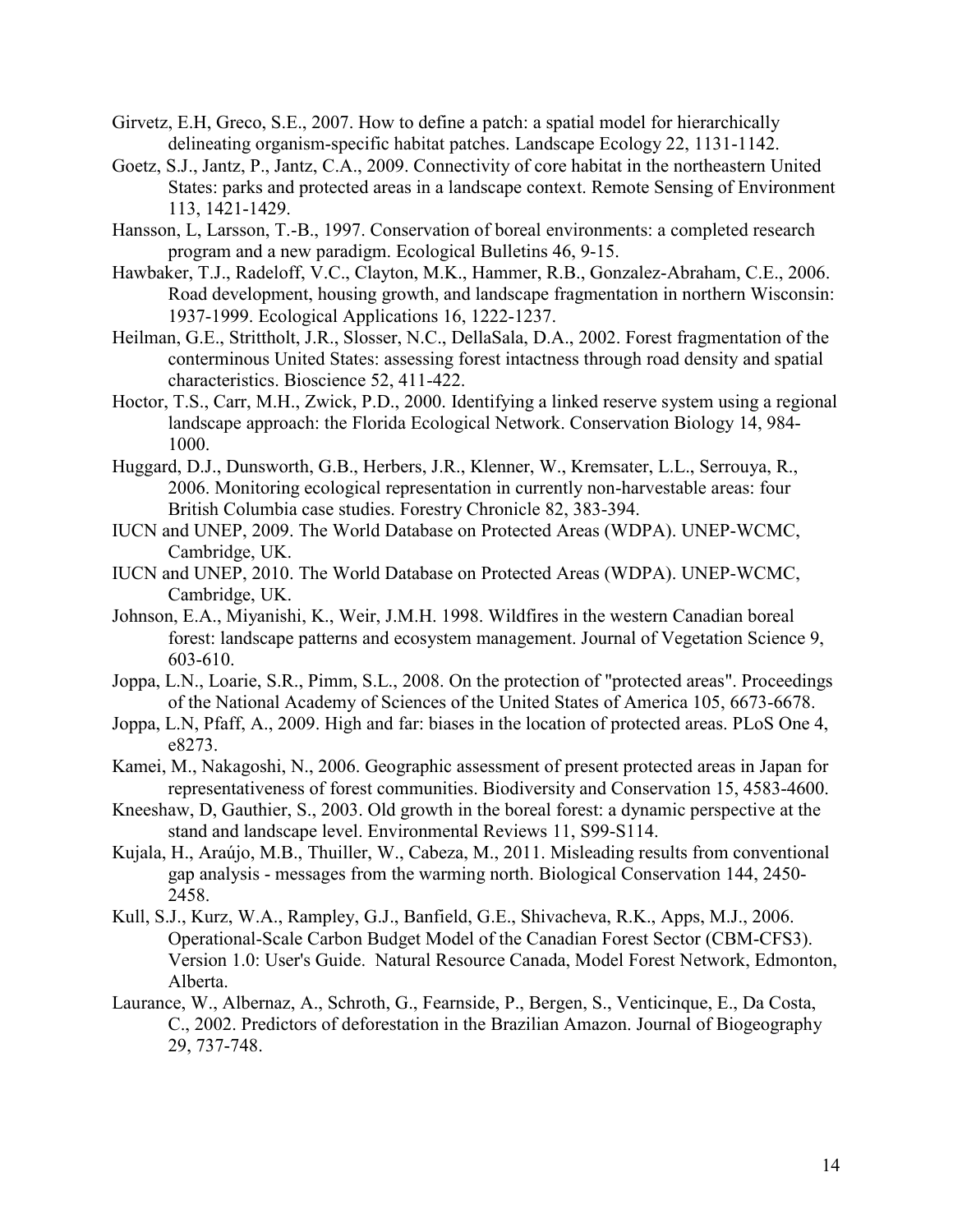- Laurance, W.F., Croes, B.M., Tchignoumba, L., Lahm, S.A., Alonso, A., Lee, M.E., Campbell, P., Ondzeano, C., 2006. Impacts of roads and hunting on Central African rainforest mammals. Conservation Biology 20, 1251-1261.
- Lee, P, Cheng, R., 2011. Canada's Terrestrial Protected Areas Status Report 2010: Number, Area and Naturalness. Global Forest Watch Canada, Edmonton, Alberta.
- Lee, P., Gysbers, J. D., Stonojevic, Z., 2006. Canada's Forest Landscape Fragments: A First Approximation. Global Forest Watch Canada, Edmonton, Alberta.
- Lee, P., Hanneman, M., Gysbers, J.D., Cheng, R., 2010. Atlas of Canada's Intact Forest Landscapes. Global Forest Watch Canada, Edmonton, Alberta.
- Lee, T.M. Jetz, W., 2008. Future battlegrounds for conservation under global change. Proceedings of the Royal Society B-Biological Sciences 275, 1261-1270.
- Leimgruber, P., Gagnon, J.B., Wemmer, C., Kelly, D.S., Songer, M.A., Selig, E.R., 2003. Fragmentation of Asia's remaining wildlands: implications for Asian elephant conservation. Animal Conservation 6, 347-359.
- Leroux, S.J., Schmiegelow, F.K.A., Lessard, R.B., Cumming, S.G., 2007. Minimum dynamic reserves: a framework for determining reserve size in ecosystems structured by large disturbances. Biological Conservation 138, 464-473.
- Lesslie, R.G. Taylor, S.G., 1985. The wilderness continuum concept and its implications for Australian wilderness preservation policy. Biological Conservation 32, 309-333.
- Leu, M., Hanser, S.E., Knick, S.T., 2008. The human footprint in the west: a large-scale analysis of anthropogenic impacts. Ecological Applications 18, 1119-1139.
- Liu, C., Berry, P.M., Dawson, T.P., Pearson, R.G., 2005. Selecting thresholds of occurrence in the prediction of species distributions. Ecography 28, 385-393.
- Loucks, C., Brown, N., Loucks, A., Cesareo, K., 2003. USDA Forest Service roadless areas: potential biodiversity conservation reserves. Conservation Ecology 7, 5.
- Margules, C.R., Pressey, R.L., 2000. Systematic conservation planning. Nature 405, 243-253.
- Masek, J.G., Cohen, W.B., Leckie, D., Wulder, M.A., Vargas, R., de Jong, B., Healey, S., Law, B., Birdsey, R., Houghton, R.A., Mildrexler, D., Goward, S., Smith, W.B., 2011. Recent rates of forest harvest and conversion in North America. Journal of Geophysical Research 116, G00K03, doi:10.1029/2010JG001471.
- Matthews, E., Payne, R., Rohweder, M., Murray, S., 2000. Pilot Analysis of Global Ecosystems: Forest Ecosystems. World Resources Institute, Washington, DC.
- McCloskey, J.M, Spalding, H., 1989. A reconnaissance-level inventory of the amount of wilderness remaining in the world. Ambio 18, 221-227.
- McGarigal, K, Marks, B.J., 1995. FRAGSTATS: Spatial Pattern Analysis Program for Quantifying Landscape Structure. Gen. Tech. Rep. PNW-GTR-351, U.S. Department of Agriculture, Forest Service, Pacific Northwest Research Station, Portland OR.,
- Mittermeier, R.A., Mittermeier, C.G., Brooks, T.M., Pilgrim, J.D., Konstant, W.R., da Fonseca, G.A.B., Kormos, C., 2003. Wilderness and biodiversity conservation. Proceedings of the National Academy of Sciences of the United States of America 100, 10309-10313.
- Mladenoff, D.J., White, M.A., Pastor, J., Crow, T.R., 1993. Comparing spatial pattern in unaltered old-growth and disturbed forest landscapes. Ecological Applications 3, 294-306.
- Moilanen, A., Arponen, A., 2011. Setting conservation targets under budgetary constraints. Biological Conservation 144, 650-653.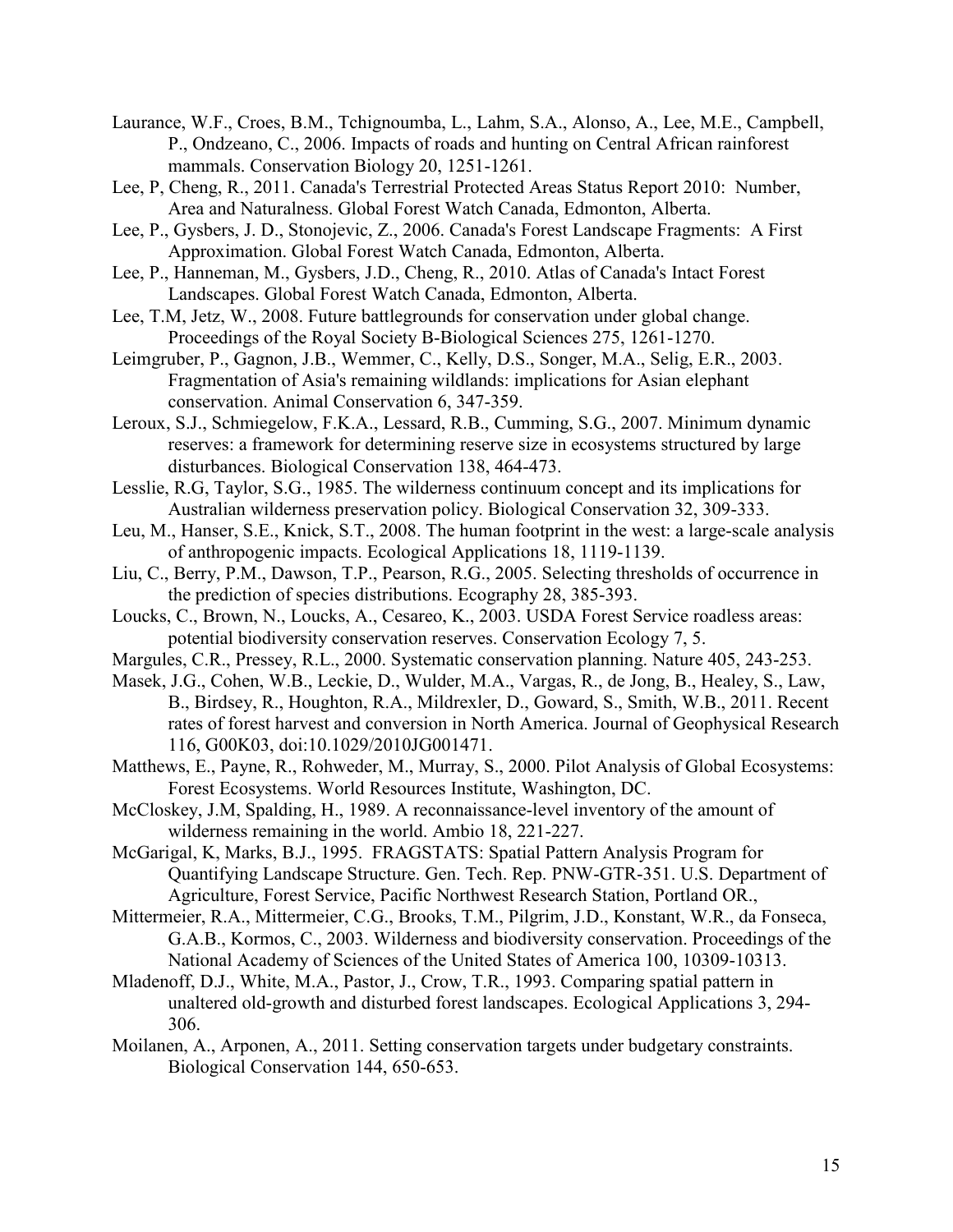- Nagendra, H., 2008. Do parks work? Impact of protected areas on land cover clearing. Ambio 37, 330-337.
- NOAA, 2000. DMSP-OLS Nighttime Lights Time Series, Version 2. Image and data processing by NOAA's National Geophysical Data Center, DMSP data collected by US Air Force Weather Agency, Boulder, CO.
- Noguerón, R., 2002. Low-Access Forests and their Level of Protection in North America. World Resources Institute and Global Forest Watch, Washington DC.
- O'Neill, R.V., Hunsaker, C.T., Timmins, S.P., Jackson, B.L., Jones, K.B., Riiters, K.H., Wickham, J.D., 1996. Scale problems in reporting landscape pattern at the regional scale. Landscape Ecology 11, 169-180.
- Oliveira, P.J.C., Asner, G.P., Knapp, D.E., Almeyda, A., Galván-Gildemeister, R., Keene, S., Raybin, R.F., Smith, R.C., 2007. Land-use allocation protects the Peruvian Amazon. Science 317, 1233-1236.
- Phillips, S.J., Anderson, R.P., Schapire, R.E., 2006. Maximum entropy modeling of species geographic distributions. Ecological Modelling 190, 231-259.
- Phillips, S.J. Dudík, M., 2008. Modeling of species distributions with Maxent: new extensions and a comprehensive evaluation. Ecography 31, 161-175.
- Potapov, P., Yaroshenko, A., Turubanova, S., Dubinin, M., Laestadius, L., Thies, C., Aksenov, D., Egorov, A., Yesipova, Y., Glushkov, I., Karpachevskiy, M., Kostikova, A., Manisha, A., Tsybikova, E., Zhuravleva, I., 2008. Mapping the world's intact forest landscapes by remote sensing. Ecology and Society 13.
- Pressey, R.L., Hager, T.C., Ryan, K.M., Schwarz, J., Wall, S., Ferrier, S., Creaser, P.M., 2000. Using abiotic data for conservation assessments over extensive regions: quantitative methods applied across New South Wales, Australia. Biological Conservation 96, 55-82.
- Rabus, B., Eineder, M., Roth, A., Bamler, R., 2003. The shuttle radar topography mission a new class of digital elevation models acquired by spaceborne radar. ISPRS Journal of Photogrammetry and Remote Sensing 57, 241-262.
- Reed, R.A., Johnson-Barnard, J., Baker, W.L., 1996a. Fragmentation of a forested Rocky Mountain landscape, 1950-1993. Biological Conservation 75, 267-277.
- Reed, R.A., Johnson-Barnard, J., Baker, W.L., 1996b. Contribution of roads to forest fragmentation in the Rocky Mountains. Conservation Biology 10, 1098-1106.
- Ripple, W.J., Bradshaw, G.A., Spies, T.A., 1991. Measuring forest landscape patterns in the Cascade Range of Oregon, USA. Biological Conservation 57, 73-88.
- Sanderson, E.W., Jaiteh, M., Levy, M.A., Redford, K.H., Wannebo, A.V., Woolmer, G., 2002. The human footprint and the last of the wild. Bioscience 52, 891-904.
- Schindler, D.W. Lee, P.G., 2010. Comprehensive conservation planning to protect biodiversity and ecosystem services in Canadian boreal regions under a warming climate and increasing exploitation. Biological Conservation 143, 1571-1586.
- Schmiegelow, F.K.A, Mönkkönen, M., 2002. Habitat loss and fragmentation in dynamic landscapes: avian perspectives from the boreal forest. Ecological Applications 12, 375-389.
- Schmitt, C.B., Burgess, N.D., Coad, L., Belokurov, A., Besançon, C., Boisrobert, L., Campbell, A., Fish, L., Gliddon, D., Humphries, K., Kapos, V., Loucks, C., Lysenko, I., Miles, L., Mills, C., Minnemeyer, S., Pistorius, T., Ravilious, C., Steininger, M., Winkel, G., 2009. Global analysis of the protection status of the world's forests. Biological Conservation 142, 2122-2130.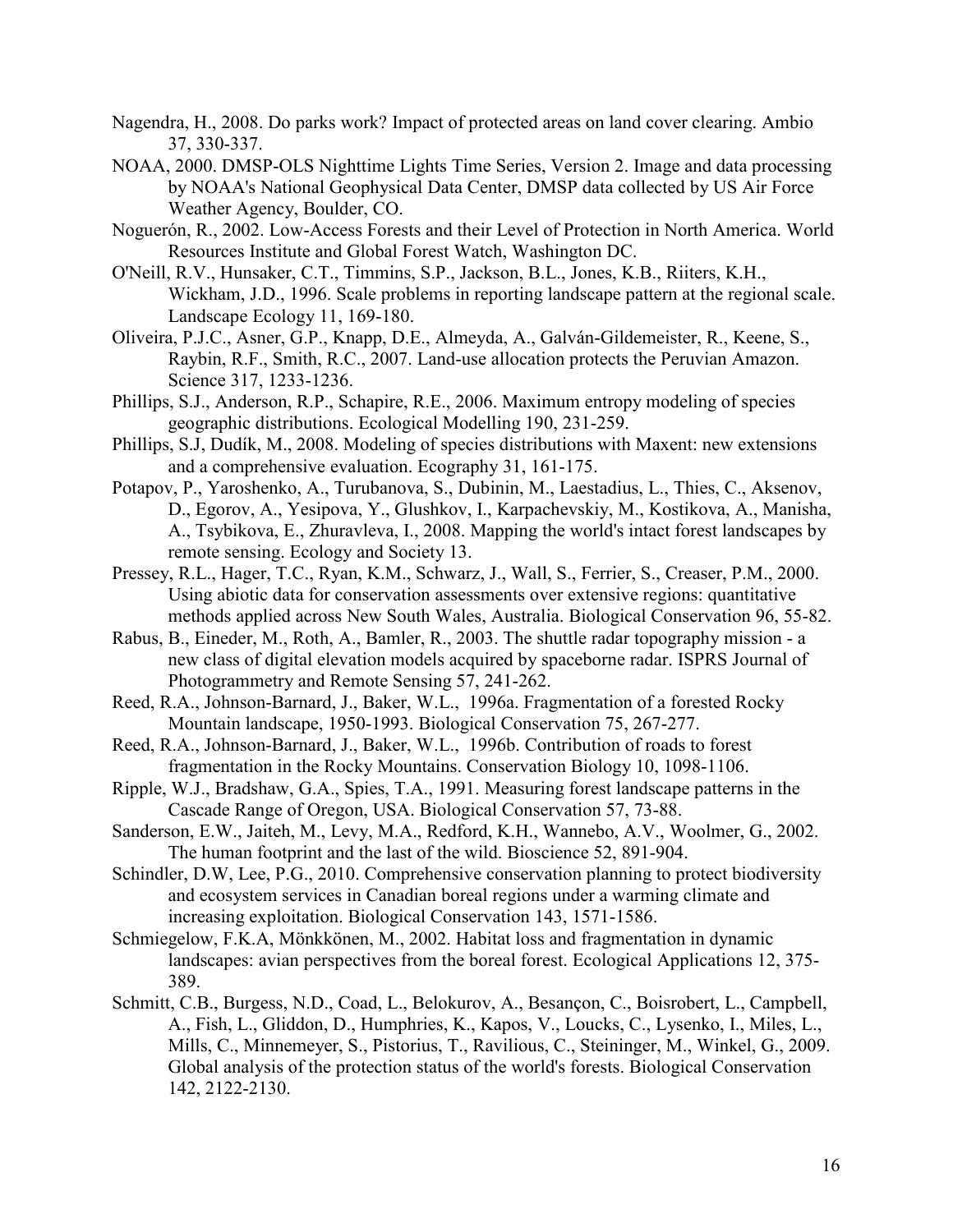- Scott, D., Malcolm, J. R., Lemieux, C., 2002. Climate change and modelled biome representation in Canada's national park system: implications for system planning and park mandates. Global Ecology and Biogeography 11, 475-484.
- Sinclair, A.R.E., 1998. Natural regulation of ecosystems in protected areas as ecological baselines. Wildlife Society Bulletin 26, 399-409.
- Sjöberg, K, Ericson, L., 1997. Mosaic boreal landscapes with open and forested wetlands. Ecological Bulletins 46, 48-60.
- Smith, W, Lee, P., 2000. Canada's Forests at a Crossroad: An Assessment in the Year 2000. Global Forest Watch Canada and World Resources Institute, Ottawa, ON.
- Solomon, S., Qin, D., Manning, M., Chen, Z., Marquis, M., Averyt, K.B., Tignor, M., Miller, H.L., 2007. Climate Change 2007: The Physical Science Basis. Contribution of Working Group I to the Fourth Assessment Report of the Intergovernmental Panel on Climate Change Cambridge University Press, Cambridge, UK and New York, NY, USA.
- Soverel, N.O., Coops, N.C., White, J.C., Wulder, M.A., 2010. Characterizing the forest fragmentation of Canada's national parks. Environmental Monitoring and Assessment 164, 481-499.
- Statistics Canada, 2008. 2008 Road Network File, Reference Guide 92-500-GWE. Statistics Canada, Ottawa, ON.
- Strittholt, J.R. DellaSala, D.A., 2001. Importance of roadless areas in biodiversity conservation in forested ecosystems: case study of the Klamath-Siskiyou Ecoregion of the United States. Conservation Biology 15, 1742-1754.
- Timoney, K., 1996. The logging of a World Heritage Site: Wood Buffalo National Park, Canada. Forestry Chronicle 72, 485-490.
- Trombulak, S.C, Frissell, C.A., 2000. Review of ecological effects of roads on terrestrial and aquatic communities. Conservation Biology 14, 18-30.
- UNEP, 2010. Decisions Adopted by the Conference of Parties to the Convention on Biological Diversity at its Tenth Meeting. UNEP/CBD, Nagoya, Aichi Prefecture, Japan.
- Wade, T.G., Riitters, K.H., Wickham, J.D., Jones, K.B., 2003. Distribution and causes of global forest fragmentation. Conservation Ecology 7, 7.
- Watson, J.E.M., Fuller, R.A., Watson, A.W.T., Mackey, B.G., Wilson, K.A., Grantham, H.S., Turner, M., Klein, C.J., Carwardine, J., Joseph, L.N., Possingham, H.P., 2009. Wilderness and future conservation priorities in Australia. Diversity and Distributions 15, 1028-1036.
- Wiersma, Y.F., 2005. Environmental benchmarks vs. ecological benchmarks for assessment and monitoring in Canada: is there a difference? Environmental Monitoring and Assessment  $100, 1-9.$
- Wiersma, Y.F., Beechey, T.J., Oosenbrug, B.M., Meikle, J.C., 2005. Protected Areas in Northern Canada: Designing for Ecological Integrity. Phase I Report. CCEA Occasional Paper No. 16. Canadian Council on Ecological Areas. CCEA Secretariat, Ottawa, Canada.
- Wilkie, D., Shaw, E., Rotberg, F., Morelli, G., Auzel, P., 2000. Roads, development, and conservation in the Congo Basin. Conservation Biology 14, 1614-1622.
- Wulder, M., White, J., Han, T., Coops, N., Cardille, J., Holland, T., Grills, D., 2008a. Monitoring Canada's forests - Part 2: National forest fragmentation and pattern. Canadian Journal of Remote Sensing 34, 563-584.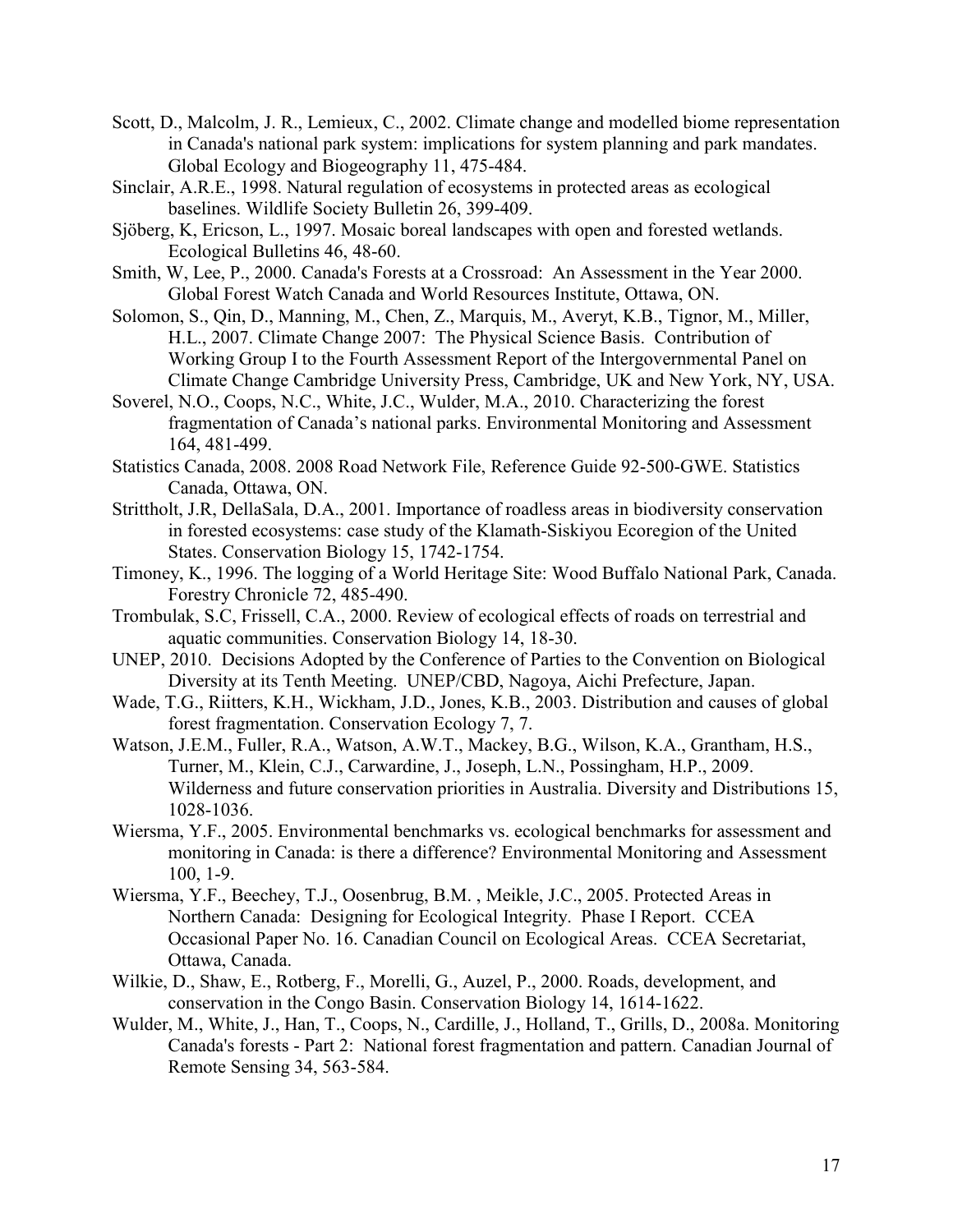- Wulder, M.A., White, J.C., Cranny, M., Hall, R.J., Luther, J.E., Beaudoin, A., Goodenough, D.G., Dechka, J.A., 2008b. Monitoring Canada's forests - Part 1: Completion of the EOSD land cover project. Canadian Journal of Remote Sensing 34, 549-562.
- Wulder, M.A., White, J.C., Coops, N.C., 2011. Fragmentation regimes of Canada's forests. The Canadian Geographer 55, 288-300.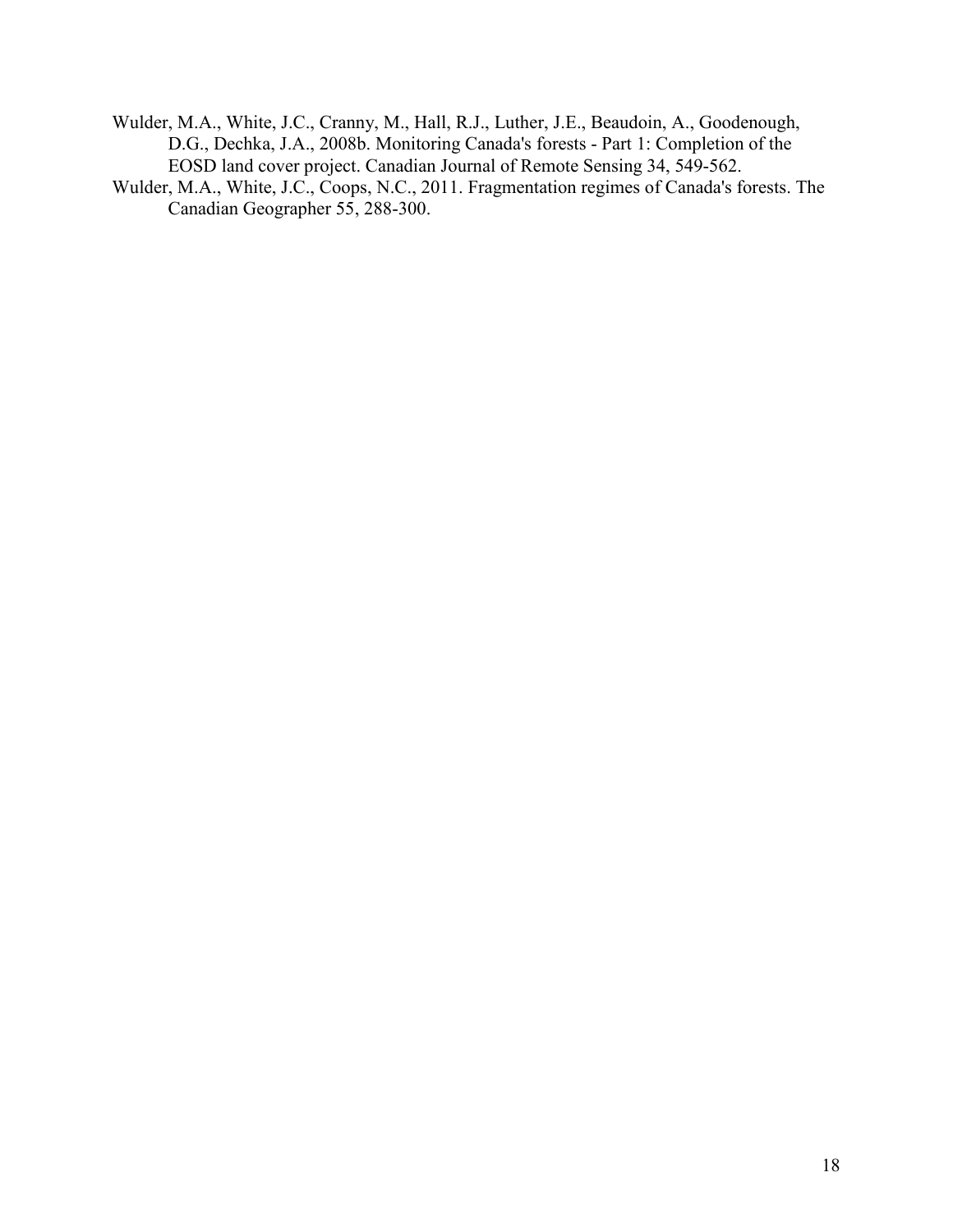|                           |       | low-access             |                         |       | Maxent, all protected  |                         | Maxent, strictly protected |                        |                         |  |
|---------------------------|-------|------------------------|-------------------------|-------|------------------------|-------------------------|----------------------------|------------------------|-------------------------|--|
| Ecozone                   | all   | $>540$ km <sup>2</sup> | $>3000$ km <sup>2</sup> | all   | $>540$ km <sup>2</sup> | $>3000$ km <sup>2</sup> | all                        | $>540$ km <sup>2</sup> | $>3000$ km <sup>2</sup> |  |
| <b>Atlantic Maritime</b>  | 0.604 | 0.194                  | 0.000                   | 0.201 | 0.071                  | 0.000                   | 0.201                      | 0.071                  | 0.000                   |  |
| <b>Boreal Cordillera</b>  | 0.956 | 0.943                  | 0.937                   | 0.781 | 0.749                  | 0.702                   | 0.655                      | 0.610                  | 0.560                   |  |
| <b>Boreal Plains</b>      | 0.777 | 0.650                  | 0.539                   | 0.368 | 0.252                  | 0.171                   | 0.182                      | 0.083                  | 0.041                   |  |
| <b>Boreal Shield East</b> | 0.893 | 0.814                  | 0.754                   | 0.620 | 0.557                  | 0.508                   | 0.620                      | 0.556                  | 0.503                   |  |
| <b>Boreal Shield West</b> | 0.958 | 0.940                  | 0.923                   | 0.853 | 0.833                  | 0.816                   | 0.718                      | 0.694                  | 0.683                   |  |
| <b>Hudson Plains</b>      | 0.996 | 0.994                  | 0.994                   | 0.373 | 0.281                  | 0.267                   | 0.319                      | 0.218                  | 0.204                   |  |
| Montane Cordillera        | 0.937 | 0.909                  | 0.845                   | 0.408 | 0.168                  | 0.037                   | 0.408                      | 0.157                  | 0.036                   |  |
| Taiga Cordillera          | 0.959 | 0.947                  | 0.947                   | 0.658 | 0.546                  | 0.511                   | 0.658                      | 0.539                  | 0.501                   |  |
| Taiga Plains              | 0.967 | 0.961                  | 0.946                   | 0.836 | 0.825                  | 0.814                   | 0.632                      | 0.589                  | 0.558                   |  |
| Taiga Shield East         | 0.995 | 0.992                  | 0.991                   | 0.508 | 0.429                  | 0.412                   | NA <sup>T</sup>            | NA <sup>T</sup>        | NA <sup>T</sup>         |  |
| Taiga Shield West         | 0.997 | 0.997                  | 0.997                   | 0.590 | 0.537                  | 0.507                   | 0.515                      | 0.453                  | 0.425                   |  |
| <b>Overall</b>            | 0.850 | 0.821                  | 0.791                   | 0.617 | 0.556                  | 0.520                   | 0.455                      | 0.400                  | 0.370                   |  |

Table 1. Proportion of each ecozone classified as *de facto* protected by the low-access and Maxent analyses.

<sup> $\ddagger$ </sup> The Taiga Shield East does not currently contain any protected areas in the strictly protected categories. Consequently, a classification of de *facto* protected areas corresponding to the forest landscape structure of strictly protected areas could not be performed for this ecozone.

Table 2. AUC scores and Maxent thresholds (in parentheses) for *de facto* protected area classifications, by ecozone and IUCN protected area designations. Dashes indicate classifications that could not be performed due to the absence of a particular protected area category in a given ecozone.

| Ecozone                   |              | $Ib^+$       |              | $III^*$      | $IV^+$       |              | $VI^*$       | unknown      |
|---------------------------|--------------|--------------|--------------|--------------|--------------|--------------|--------------|--------------|
| <b>Atlantic Maritime</b>  |              |              | 0.621(0.378) |              |              |              |              |              |
| Boreal Cordillera         | 0.609(0.477) | 0.747(0.301) | 0.673(0.302) |              | 0.711(0.451) |              | 0.826(0.258) |              |
| <b>Boreal Plains</b>      |              | 0.776(0.408) | $0.557$ (-)  |              |              | 0.781(0.275) | 0.821(0.341) | 0.691(0.304) |
| <b>Boreal Shield East</b> | 0.808(0.372) | 0.890(0.177) | 0.864(0.322) |              | 0.719(0.412) |              | $0.423$ (-)  | $0.566$ (-)  |
| <b>Boreal Shield West</b> | 0.821(0.365) | 0.843(0.225) | 0.662(0.314) |              |              | 0.620(0.452) | 0.807(0.299) | 0.772(0.372) |
| Hudson Plains             |              |              | 0.647(0.315) |              | 0.803(0.359) |              |              | 0.658(0.450) |
| Montane Cordillera        |              | 0.649(0.434) | 0.710(0.386) |              |              |              |              | $0.550(-)$   |
| Taiga Cordillera          |              |              | 0.849(0.298) | 0.631(0.454) | 0.828(0.298) |              |              |              |
| Taiga Plains              | 0.724(0.363) |              | 0.624(0.388) |              |              |              | 0.776(0.359) |              |
| Taiga Shield East         |              |              |              |              |              |              | 0.827(0.345) | 0.634(0.271) |
| Taiga Shield West         |              | 0.817(0.333) | 0.840(0.281) |              |              |              | 0.826(0.281) |              |

<sup>‡</sup> IUCN protected area categories are defined as: Ia - strict nature reserves, Ib - wilderness areas, II - national parks, III - natural monuments, IV habitat/species management areas, V - protected cultural landscapes, and VI - protected sustainable use areas.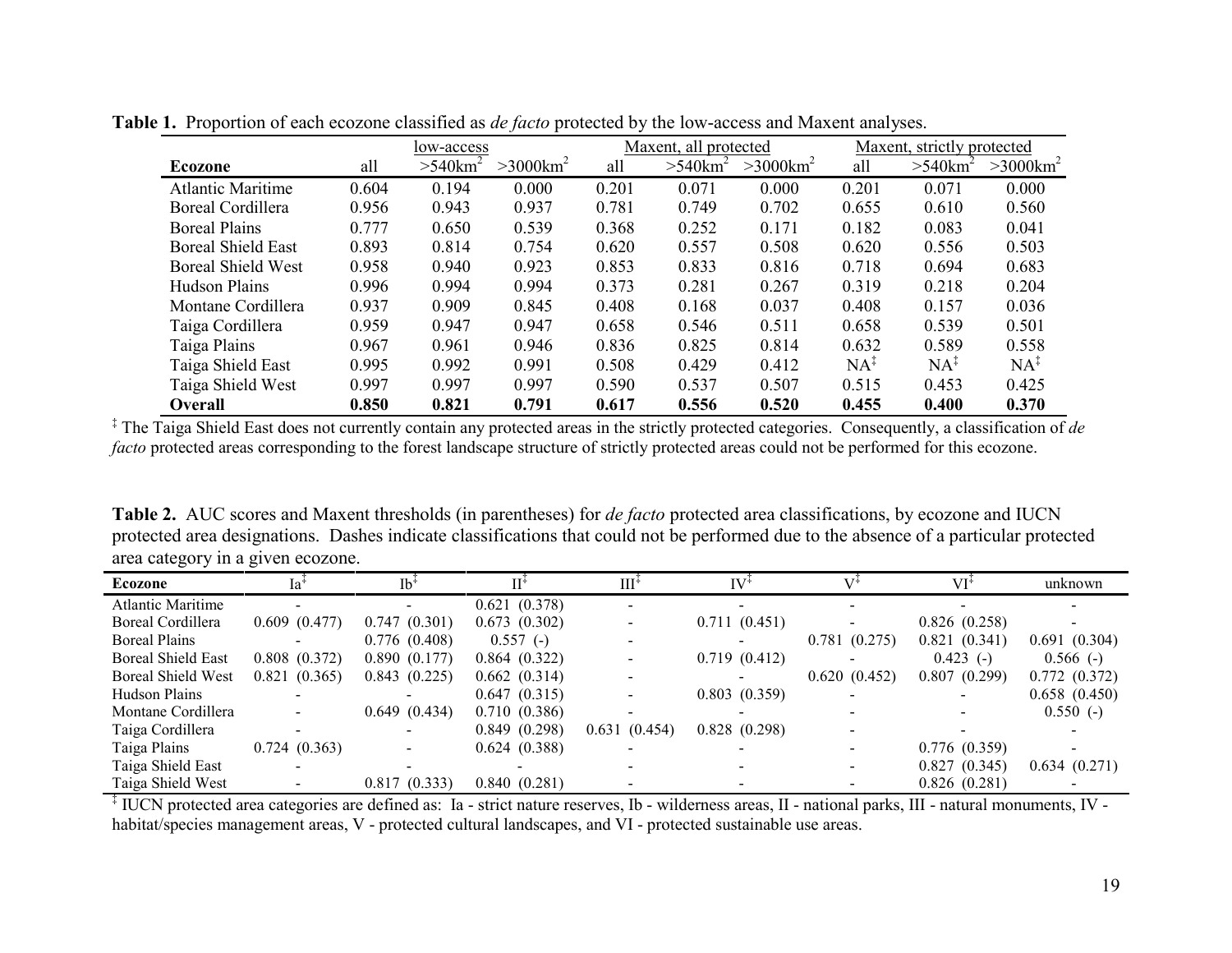| ◡                         | л.     |        |        |       |        |        |
|---------------------------|--------|--------|--------|-------|--------|--------|
| Ecozone                   | fdense | fmarea | fpatch | fprop | frarea | Fsarea |
| <b>Atlantic Maritime</b>  | 9.63   | 2.31   | 10.30  | 0.63  | 55.34  | 21.78  |
| Boreal Cordillera         | 10.85  | 28.85  | 12.53  | 12.89 | 24.67  | 10.20  |
| <b>Boreal Plains</b>      | 21.13  | 19.94  | 13.24  | 16.33 | 22 21  | 7 1 5  |
| <b>Boreal Shield East</b> | 22.34  | 12.93  | 7.43   | 19.41 | 27.33  | 10.56  |
| <b>Boreal Shield West</b> | 14.81  | 20.88  | 7.82   | 19.11 | 29.47  | 7.90   |
| <b>Hudson Plains</b>      | 10.03  | 19.89  | 11.59  | 11.96 | 40.84  | 5.69   |
| Montane Cordillera        | 10.40  | 36.06  | 12.73  | 15.11 | 11.57  | 14.15  |
| Taiga Cordillera          | 15.66  | 26.92  | 11 12  | 2.23  | 37.71  | 6.36   |
| Taiga Plains              | 24.56  | 14.66  | 15.69  | 16.27 | 21.25  | 7.58   |
| Taiga Shield East         | 32.31  | 12.60  | 17.02  | 4.65  | 24.23  | 9 1 9  |
| Taiga Shield West         | 28.69  | 16.40  | 12.73  | 7.29  | 30.39  | 4.49   |
|                           |        |        |        |       |        |        |

Table 3. Variable importance (% contribution) of the forest fragmentation metrics (defined in section 2.2 of the text) to *de facto* protected area classifications, by ecozone.

Table 4. Productivity biases of existing and *de facto* protected areas, as identified from lowaccess and Maxent analyses. Only bias results from *de facto* protected areas larger than 3000 km<sup>2</sup> are shown. Biases by greater than 5% are shown in bold.

|                                   | Maritime<br>Atlantic         | Cordillera<br><b>Boreal</b> | <b>Boreal Plains</b> | Shield<br><b>Boreal</b><br>East | Shield<br><b>Boreal</b><br>est<br>$\geq$ | Hudson Plains | Cordillera<br>Montane | Cordillera<br>Taiga | Plains<br>Taiga | Shield<br>Taiga<br>East | Shield<br>Taiga<br>est<br>$\geq$ | Overall  |
|-----------------------------------|------------------------------|-----------------------------|----------------------|---------------------------------|------------------------------------------|---------------|-----------------------|---------------------|-----------------|-------------------------|----------------------------------|----------|
| existing protected areas          |                              |                             |                      |                                 |                                          |               |                       |                     |                 |                         |                                  |          |
| minimum fPAR                      | $-0.019$                     | 0.000                       | $-0.027$             | $-0.003$                        | 0.021                                    | 0.000         | $-0.056$              | 0.000               | 0.008           | 0.000                   | 0.000                            | 0.000    |
| integrated fPAR                   | $-0.007$                     | $-0.050$                    | $-0.039$             | 0.000                           | 0.018                                    | $-0.163$      | $-0.082$              | 0.001               | 0.071           | $-0.045$                | 0.019                            | $-0.004$ |
| seasonality                       | 0.005                        | 0.035                       | 0.032                | 0.001                           | $-0.056$                                 | 0.117         | 0.049                 | 0.085               | $-0.095$        | 0.042                   | 0.040                            | 0.003    |
| elevation                         | 0.034                        | 0.032                       | $-0.130$             | $-0.026$                        | 0.016                                    | $-0.170$      | 0.095                 | $-0.201$            | $-0.019$        | $-0.053$                | $-0.149$                         | $-0.020$ |
| low-access                        |                              |                             |                      |                                 |                                          |               |                       |                     |                 |                         |                                  |          |
| minimum fPAR                      |                              | 0.000                       | 0.014                | $-0.009$                        | $-0.007$                                 | 0.000         | $-0.014$              | 0.000               | 0.000           | 0.000                   | 0.000                            | 0.000    |
| integrated fPAR                   | $\overline{\phantom{0}}$     | $-0.001$                    | 0.019                | $-0.040$                        | $-0.010$                                 | 0.001         | $-0.019$              | 0.001               | $-0.004$        | 0.000                   | 0.000                            | $-0.023$ |
| seasonality                       | $\qquad \qquad \blacksquare$ | $-0.003$                    | $-0.009$             | 0.031                           | 0.012                                    | 0.000         | 0.024                 | $-0.002$            | 0.005           | 0.001                   | 0.001                            | 0.027    |
| elevation                         |                              | 0.006                       | $-0.034$             | 0.017                           | $-0.009$                                 | 0.001         | $-0.004$              | 0.003               | 0.002           | 0.000                   | 0.001                            | $-0.002$ |
| Maxent, all protected             |                              |                             |                      |                                 |                                          |               |                       |                     |                 |                         |                                  |          |
| minimum fPAR                      |                              | 0.000                       | 0.034                | $-0.009$                        | $-0.007$                                 | 0.000         | $-0.056$              | 0.000               | 0.000           | 0.000                   | 0.000                            | 0.000    |
| integrated fPAR                   | ÷                            | $-0.007$                    | 0.034                | $-0.039$                        | $-0.011$                                 | $-0.113$      | $-0.073$              | 0.009               | $-0.005$        | $-0.014$                | $-0.007$                         | $-0.015$ |
| seasonality                       | $\blacksquare$               | 0.008                       | $-0.030$             | 0.024                           | 0.013                                    | 0.066         | 0.105                 | 0.015               | 0.006           | 0.015                   | 0.034                            | 0.014    |
| elevation                         |                              | 0.005                       | $-0.057$             | 0.018                           | $-0.007$                                 | $-0.044$      | $-0.038$              | $-0.069$            | 0.001           | $-0.015$                | $-0.018$                         | $-0.003$ |
| <b>Maxent, strictly protected</b> |                              |                             |                      |                                 |                                          |               |                       |                     |                 |                         |                                  |          |
| minimum fPAR                      |                              | 0.000                       | 0.068                | $-0.009$                        | $-0.007$                                 | 0.000         | $-0.056$              | 0.000               | 0.008           | 0.000                   | 0.000                            | 0.000    |
| integrated fPAR                   | $\overline{a}$               | $-0.003$                    | 0.047                | $-0.039$                        | $-0.015$                                 | $-0.136$      | $-0.075$              | 0.010               | 0.042           | 0.134                   | $-0.015$                         | 0.014    |
| seasonality                       | -                            | $-0.005$                    | $-0.044$             | 0.023                           | 0.013                                    | 0.085         | 0.105                 | 0.015               | $-0.050$        | $-0.150$                | 0.050                            | $-0.013$ |
| elevation                         |                              | 0.009                       | $-0.042$             | 0.019                           | 0.005                                    | $-0.071$      | $-0.038$              | $-0.070$            | 0.007           | 0.007                   | $-0.020$                         | $-0.002$ |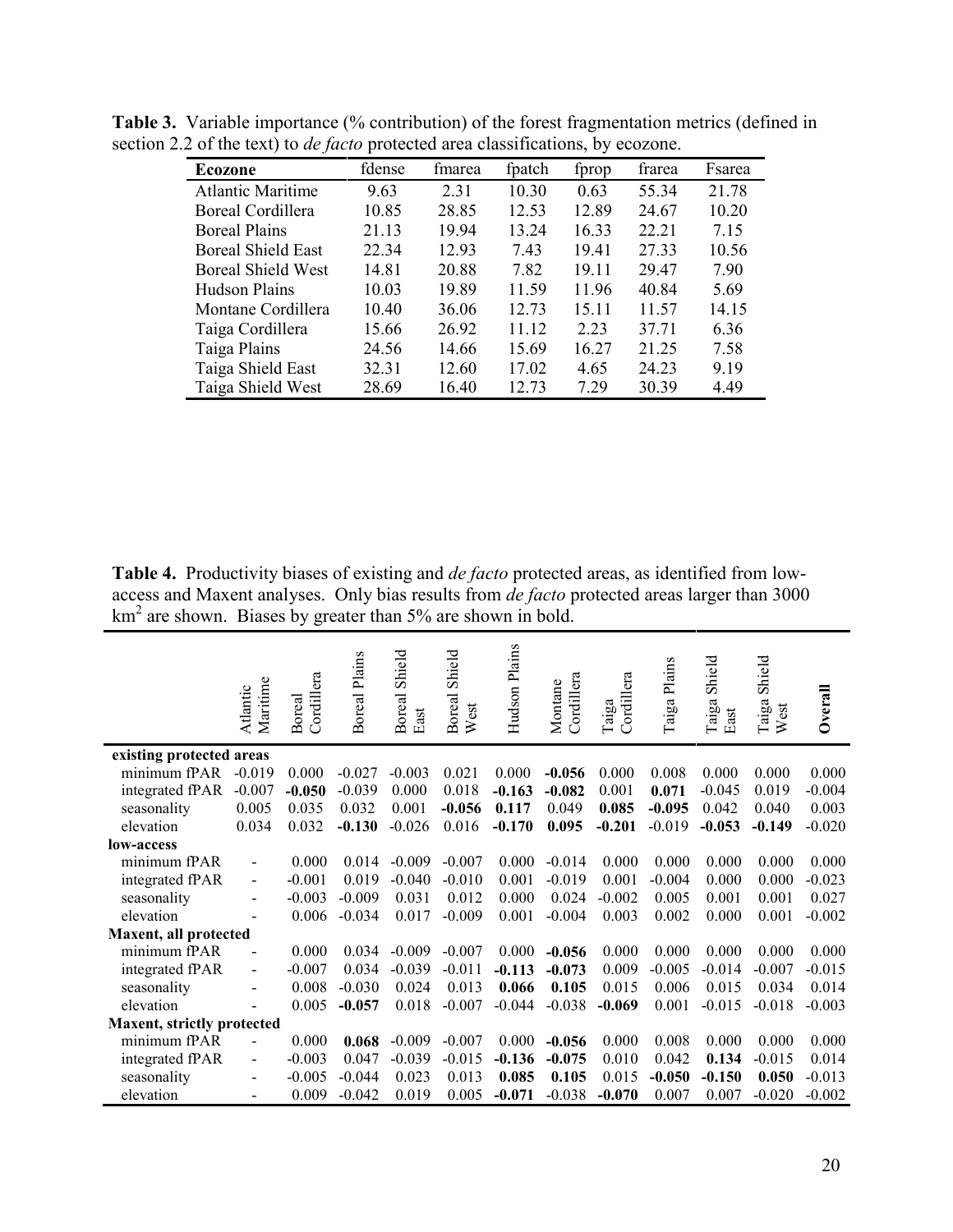

Figure 1. Map of existing protected areas in the Canadian boreal forest. Strictly protected areas (PA I-IV) and all others (PA V-VI, including unknown) are mapped separately. Boreal ecozones are numbered and mapped in shades of blue. Ecozones correspond to: 1. Atlantic Maritime, 2. Boreal Cordillera, 3. Boreal Plain, 4. Boreal Shield East, 5. Boreal Shield West, 6. Hudson Plain, 7. Montane Cordillera, 8. Taiga Cordillera, 9. Taiga Plain, 10. Taiga Shield East, 11. Taiga Shield West.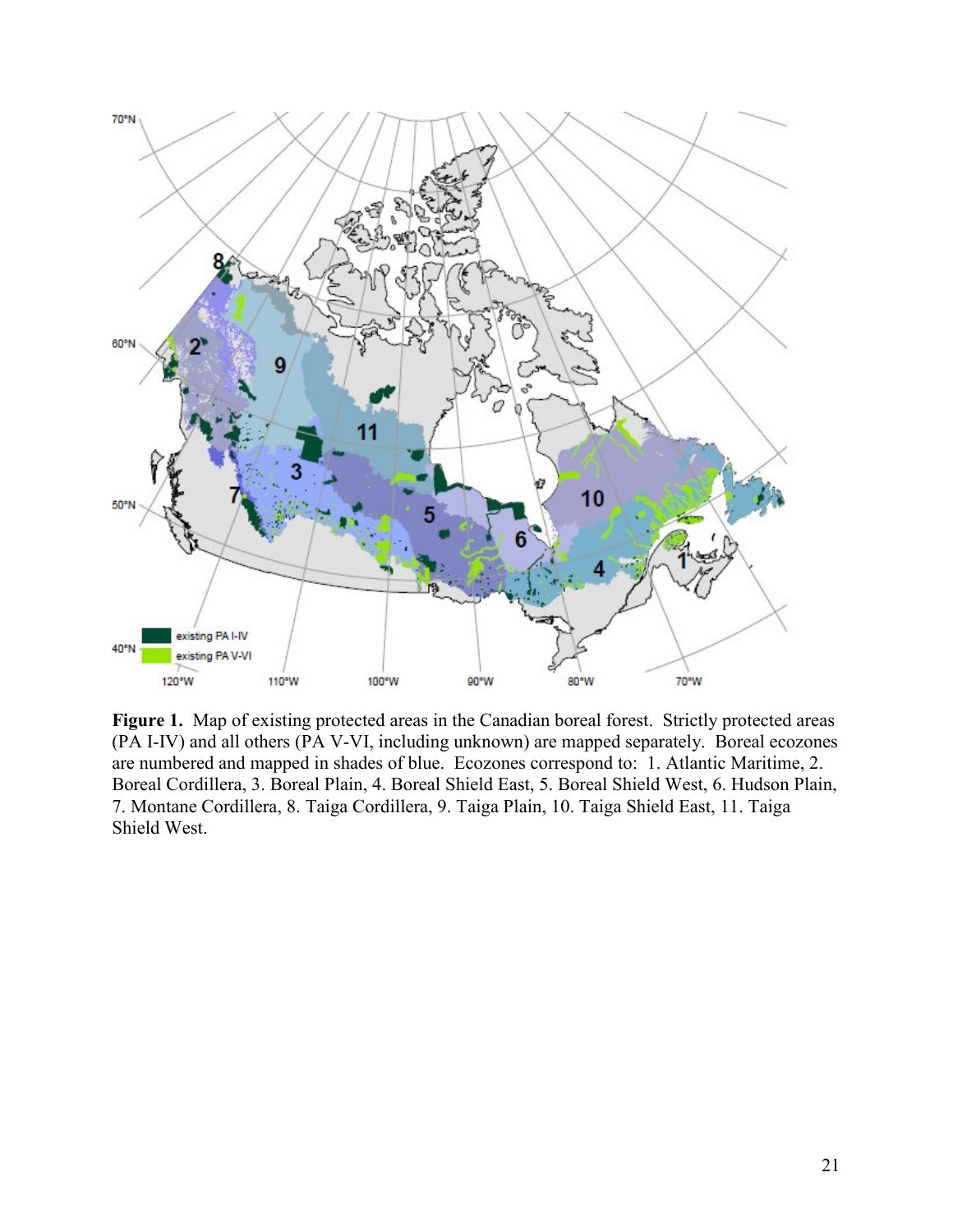

Figure 2. Low-access areas of the boreal zone, distinguishing areas larger than either  $3,000 \text{ km}^2$  or  $540 \text{ km}^2$ .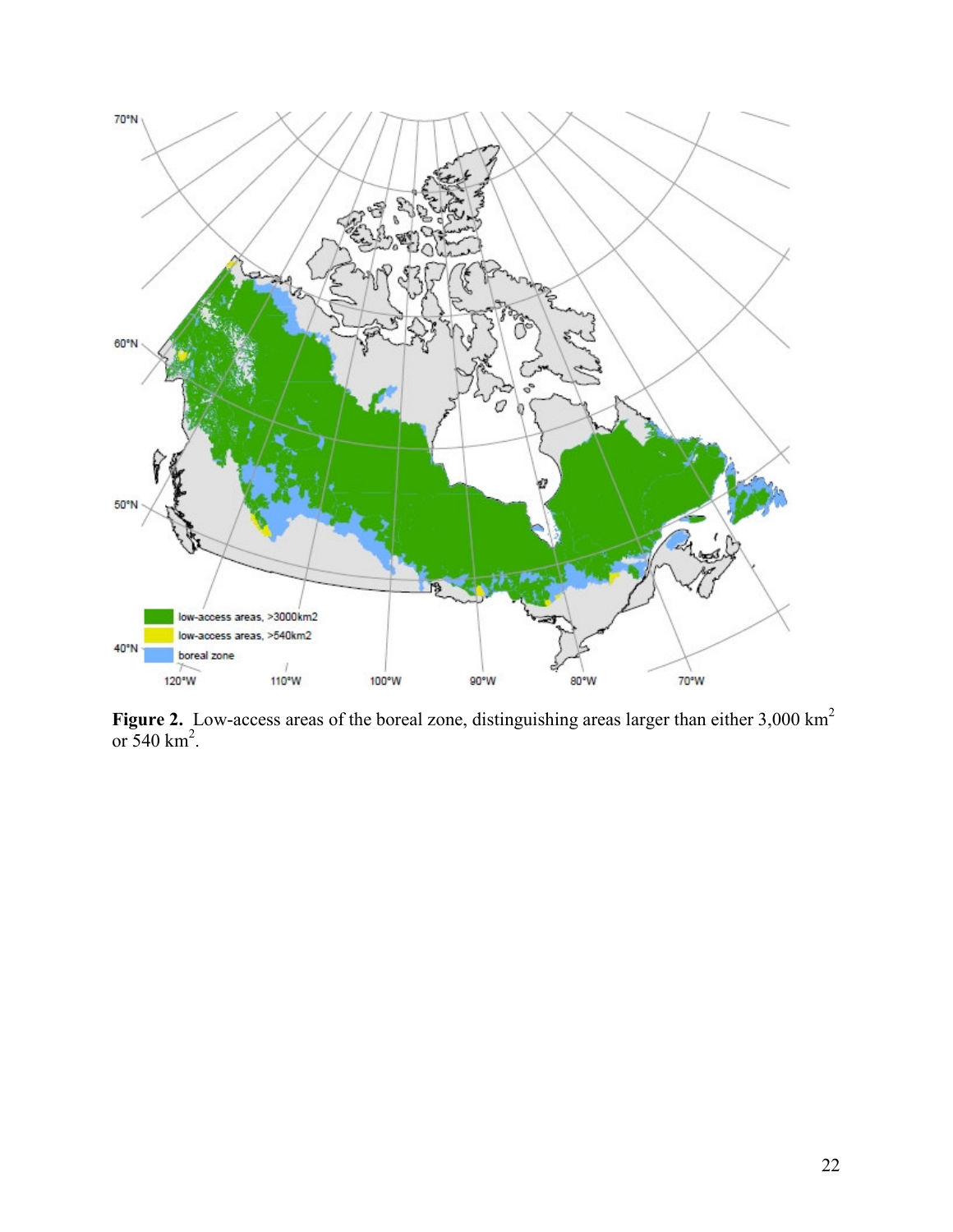

Figure 3. Classification of *de facto* protected areas based on landscape structure. Areas are distinguished by the degree of protection to which their landscape structure corresponds (strictly protected: PA I-IV, or all others: PA V-VI, including unknown) as well as the size of the de facto protected area (larger than either  $3,000 \text{ km}^2$  or  $540 \text{ km}^2$ ). The inset shows the increased level of detail as well as the reduced area of the *de facto* protected area classification relative to the low-access areas.